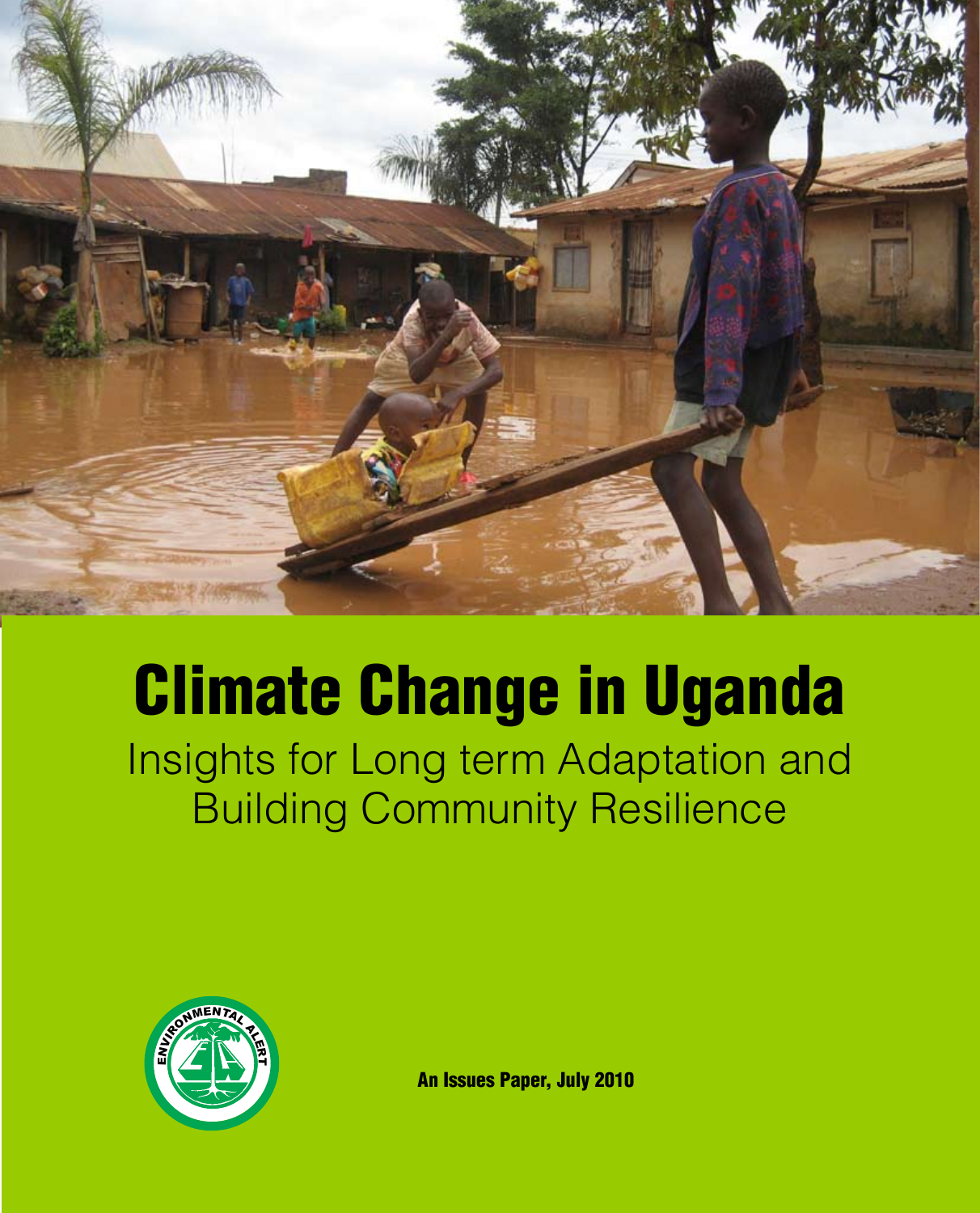*CLIMATE CHANGE*

INSIGHTS FOR LONG TERM ADAPTATION AND BUILDING COMMUNITY RESILIENCE.

- TITLE: **Climate Change in Uganda:** Insights for Long Term Adaptation and Building Community Resilience
- AUTHOR: ENVIRONMENTAL ALERT

© ENVIRONMENTAL ALERT, 2010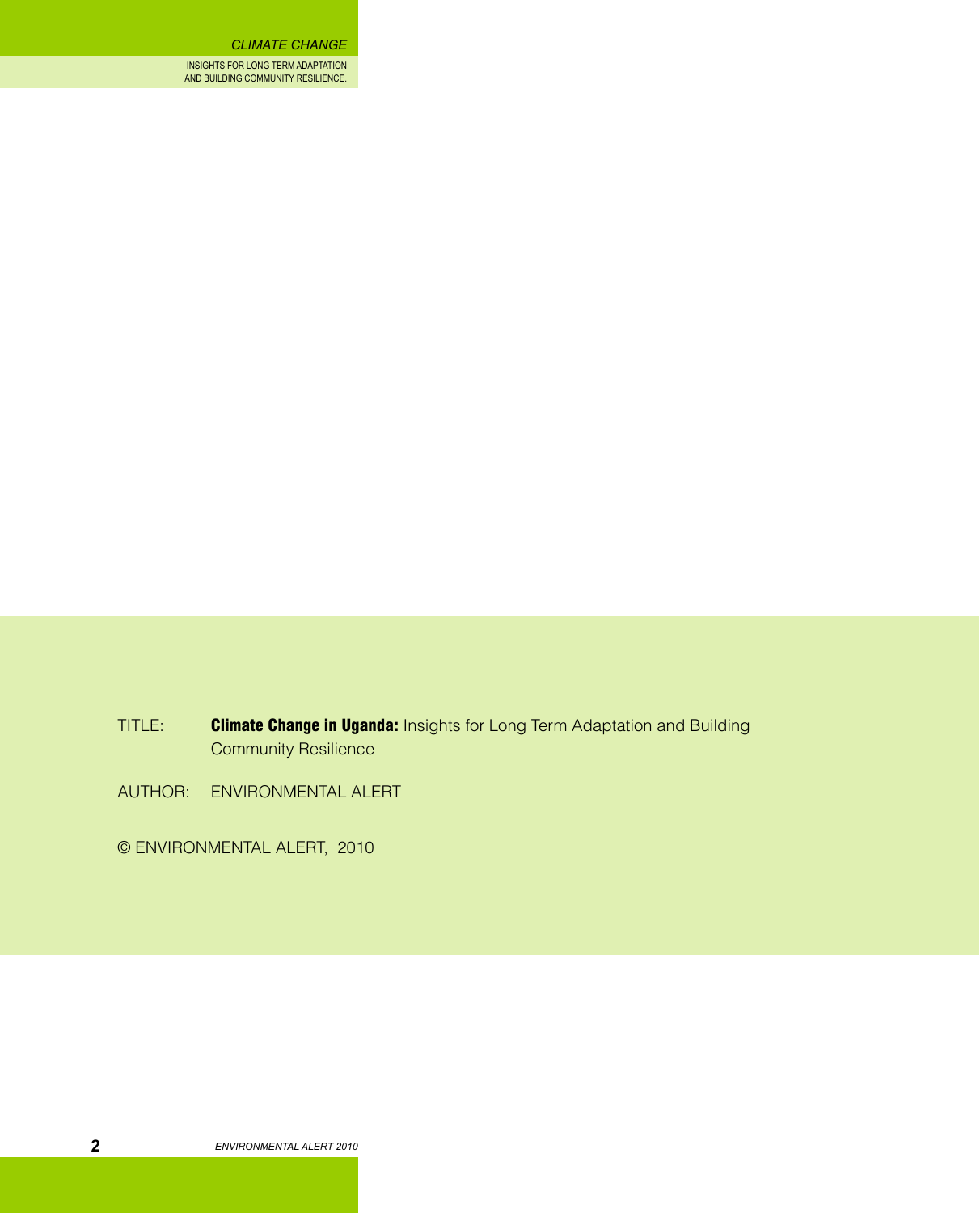## **Contents**

|            | <b>Introduction</b>                                                                                                      | 5                       |
|------------|--------------------------------------------------------------------------------------------------------------------------|-------------------------|
|            | 1.0 Background                                                                                                           | 6                       |
| 1.1        | A brief about Environmental Alert's Program                                                                              | 6                       |
| 1.2        | Salient aspects on climate change discourse at international,<br>regional, sub regional, national and local level        | $\overline{\mathbf{z}}$ |
|            | 2.0 General implications of climate change on livelihood                                                                 |                         |
|            | and economic development                                                                                                 | 17                      |
| 3.0        | Addressing climate change in Uganda; Key issues for                                                                      |                         |
|            | policy and practice change                                                                                               | 18                      |
| 3.1<br>3.2 | <b>Climate change variability and uncertainty</b><br>Limited awareness/knowledge and information about climate           | 18                      |
|            | change and associated impacts                                                                                            | 20                      |
| 3.3<br>3.4 | Weak climate change adaptation capacity at all levels<br>Inadequate policies and strategies to guide and support climate | 20                      |
|            | change adaptation                                                                                                        | 22                      |
| 3.5        | Weak policy implementation and governance                                                                                | 23                      |
| 3.6        | Poor coordination of climate change adaptation initiatives                                                               | 24                      |
| 3.7        | Limited research on climate change                                                                                       | 24                      |
| 3.8        | <b>Climate change sensitivity and vulnerability</b>                                                                      | 25                      |
| 4.0        | <b>Practical Recommendations towards climate</b>                                                                         |                         |

**change adaptation in Uganda 26**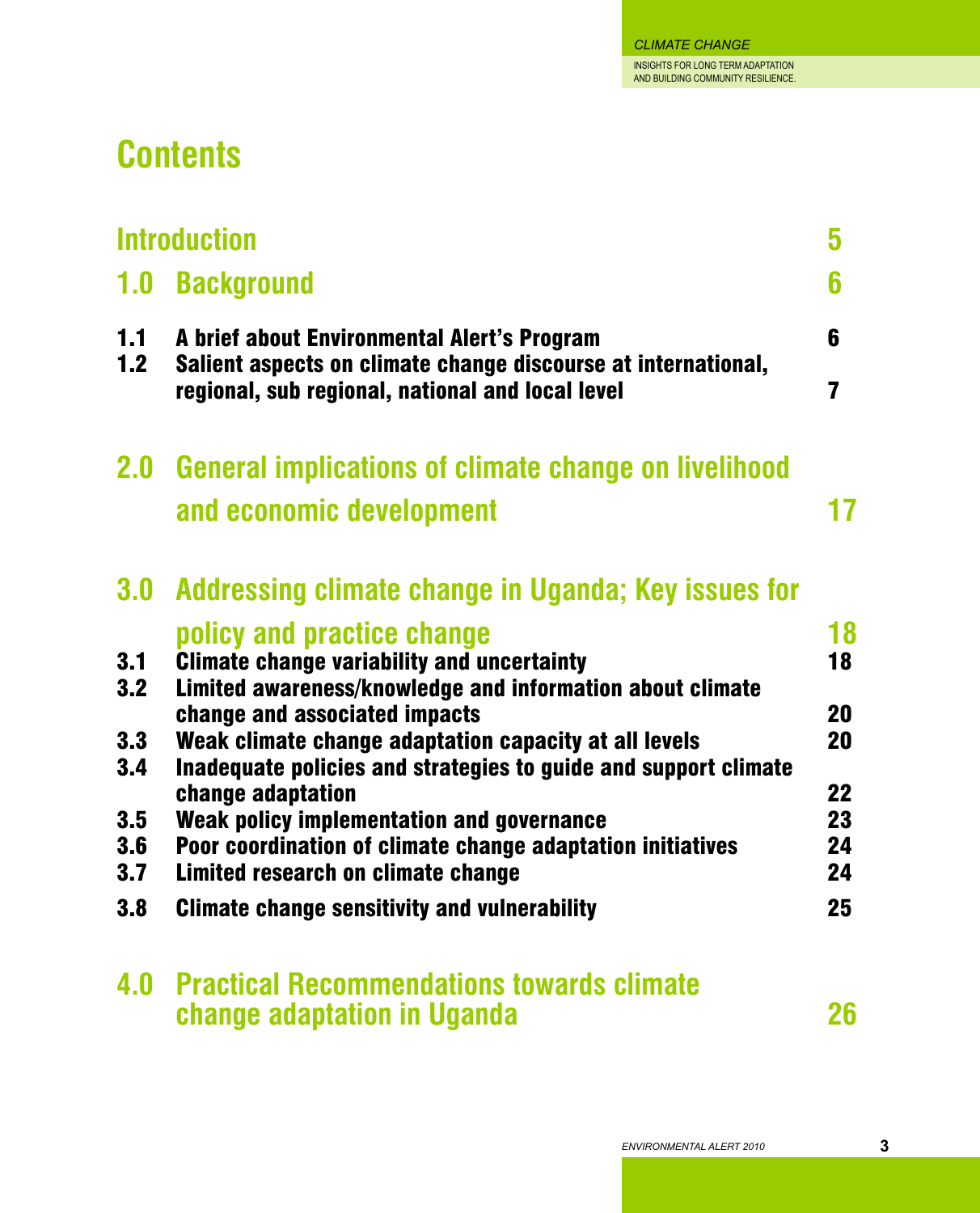|            | 5.0 An Appeal                                                                                         |                |
|------------|-------------------------------------------------------------------------------------------------------|----------------|
| 6.1<br>6.2 | 6.0 Selected references for further readings<br><b>Bibliography</b><br><b>Key web based resources</b> | 31<br>31<br>32 |
|            | <b>7.0 About the Authors</b><br><b>8.0 About Environmental Alert</b>                                  | 34<br>34       |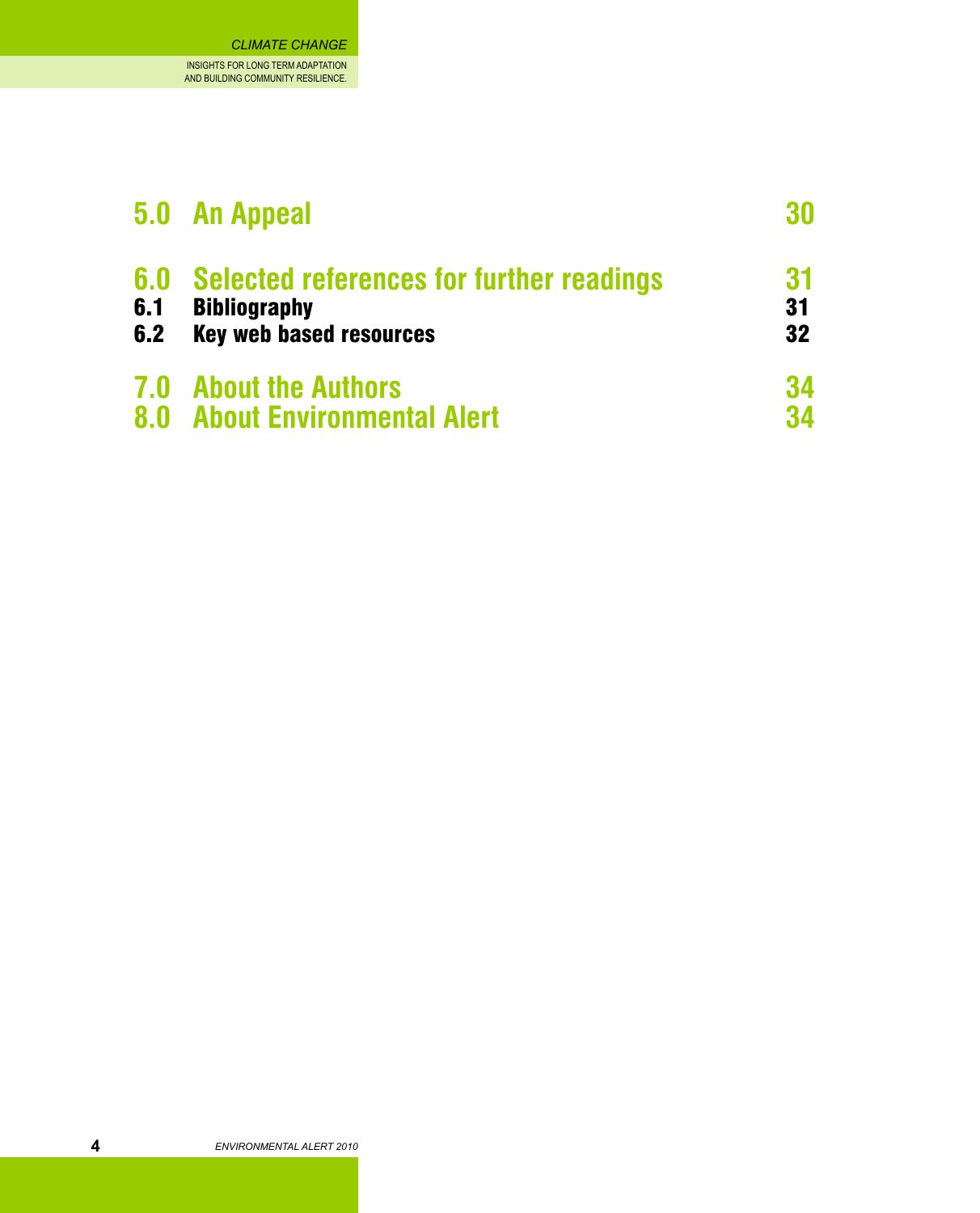### **Introduction**

This briefing paper highlights key challenges and issues for consideration in policy development and planning processes at community, local, national and regional levels towards creating awareness and building resilience to climate change impacts in Uganda. It's an output from a review of various documents and literature on climate change impacts and responses in Uganda and else where. Furthermore, it's informed by Environmental Alert's experiences and lessons generated through facilitating initiatives to support climate change adaptation at community and local levels particularly in the West Nile region (in the districts of Adjumani, Moyo and Yumbe) and Lukwanga Parish in Wakiso district, Central region of Uganda; and also targeted engagement with key policy and decision makers at all levels including local, national, regional and international on issues of climate change. It is targeting key stakeholders at all levels (including local leaders, Government, Development Partners, Civil Society, Policy Makers, Political Leaders, Private Sector, Academia, Research Institutions, Cultural and Faith Based Leaders and Communities among others; to mainstream, prioritize and support climate change adaptation actions at all levels of planning and development.

*Climate is the prevailing or average weather conditions of a place as determined by the temperature and metrological change over a period of time. Various factors determine climate and the most important are rainfall and temperature (NAPA, 2007).* 

*Climate change refers to any change in climate over time, whether due to natural causes or as a result of human activity (IPCC, 2001a).* 

*Global Warming is the gradual increase in the average temperature on the earth and affects all sectors of development. It is the documented historical warming of the earth's surface based upon the worldwide temperature records which have been maintained by humans since 1880s. In real terms, it is the historical and/or recent climate change on the global scale (Ugandan NAPA, 2007).*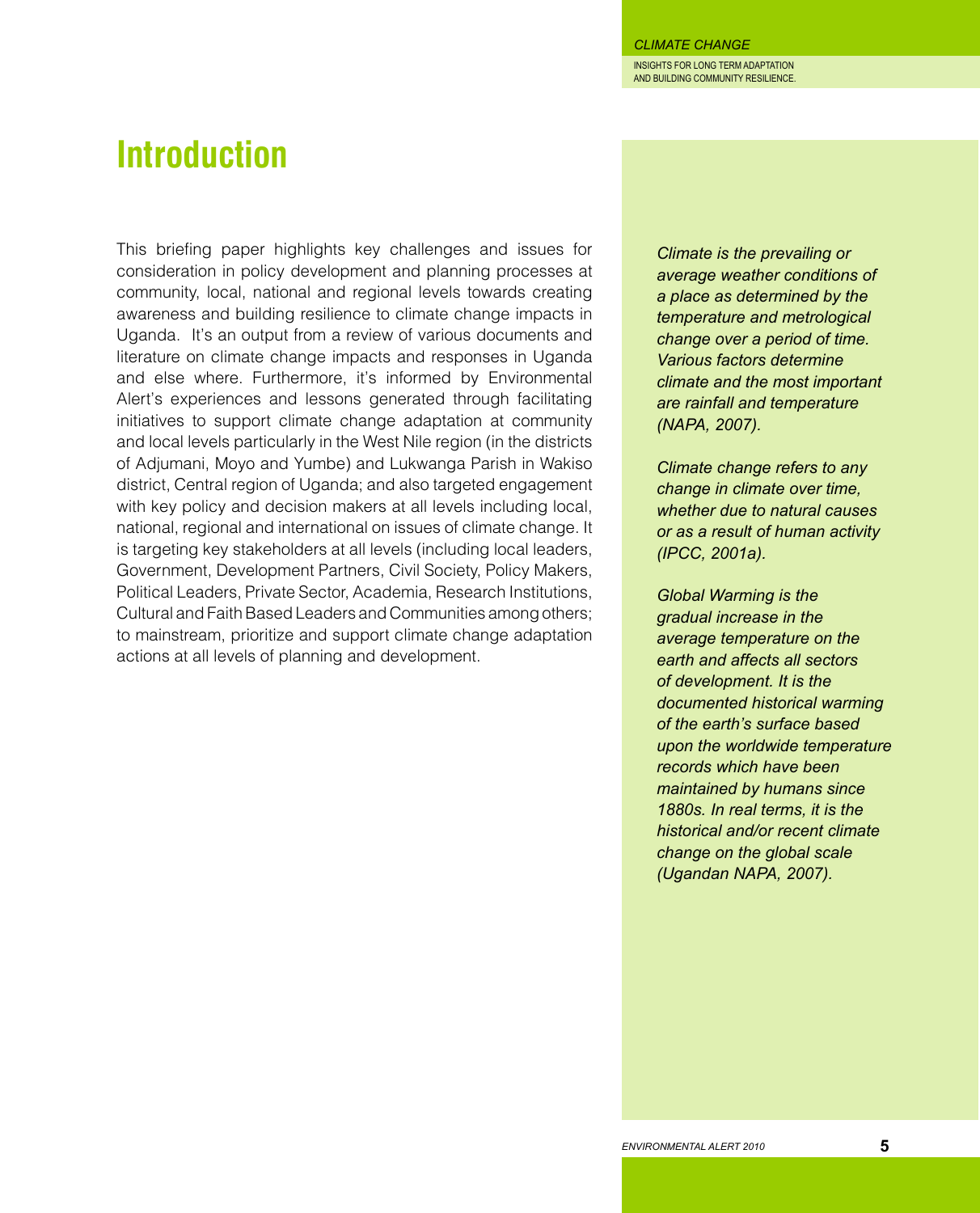

#### 1.1 A brief about Environmental Alert's Program

Environmental Alert's new program, titled, 'Harnessing the Environment for Inclusive and Sustained Development, 2009 – 2011,' was developed out of realization that climate change would undo all the achievements registered by EA over the last 20 years in respect to advancing practice and policy change for improved livelihoods and suatainable natural resources management in Uganda. The program has 3 program areas and 1 institutional component including Addressing natural resource degradation and action on Climate Change; Enhancing Food and malnutrition security; Promotion of environmentally sound community ENR based enterprises; and Effectiveness, Efficiency and Institutional development, respectively.

#### **Some facts about climate change:**

- *Average global temperatures are rising, making the 20th century the warmest, the world has ever seen in 1,000 years, since the 1980s were the warmest decades on record;*
- *Climate change and the threat of related extreme conditions like flood and droughts have major implications for development particularly in poor countries like Uganda;*
- *Already, countries like Uganda have borne the effects of climate with clear changes in precipitation (rainfall), water availability, length of seasons, incidents of extreme weather patterns, floods, desertification, distribution and prevalence of pests and diseases;*
- *Areas like Kabaale that used to have cold weather are now warming up which has increased incidents of malaria than previously reported;*
- *At global level, about 40% of all the carbon emitted by human activity has come from cutting forests. Stopping deforestation is, in principle, cheap and simple;*
- *Livestock and livestock-related activities such as deforestation and increasingly fuelintensive farming practices are responsible for over 18% of human-made greenhouse gas emissions.*

#### *Figure 1.*

*Conversion of wetlands along River Nile banks into Maize gardens in Adjumani and Moyo, West Nile, Uganda; an unsustainable climate change coping mechanism* 

*Photo by Environmental Alert* 

 $by En$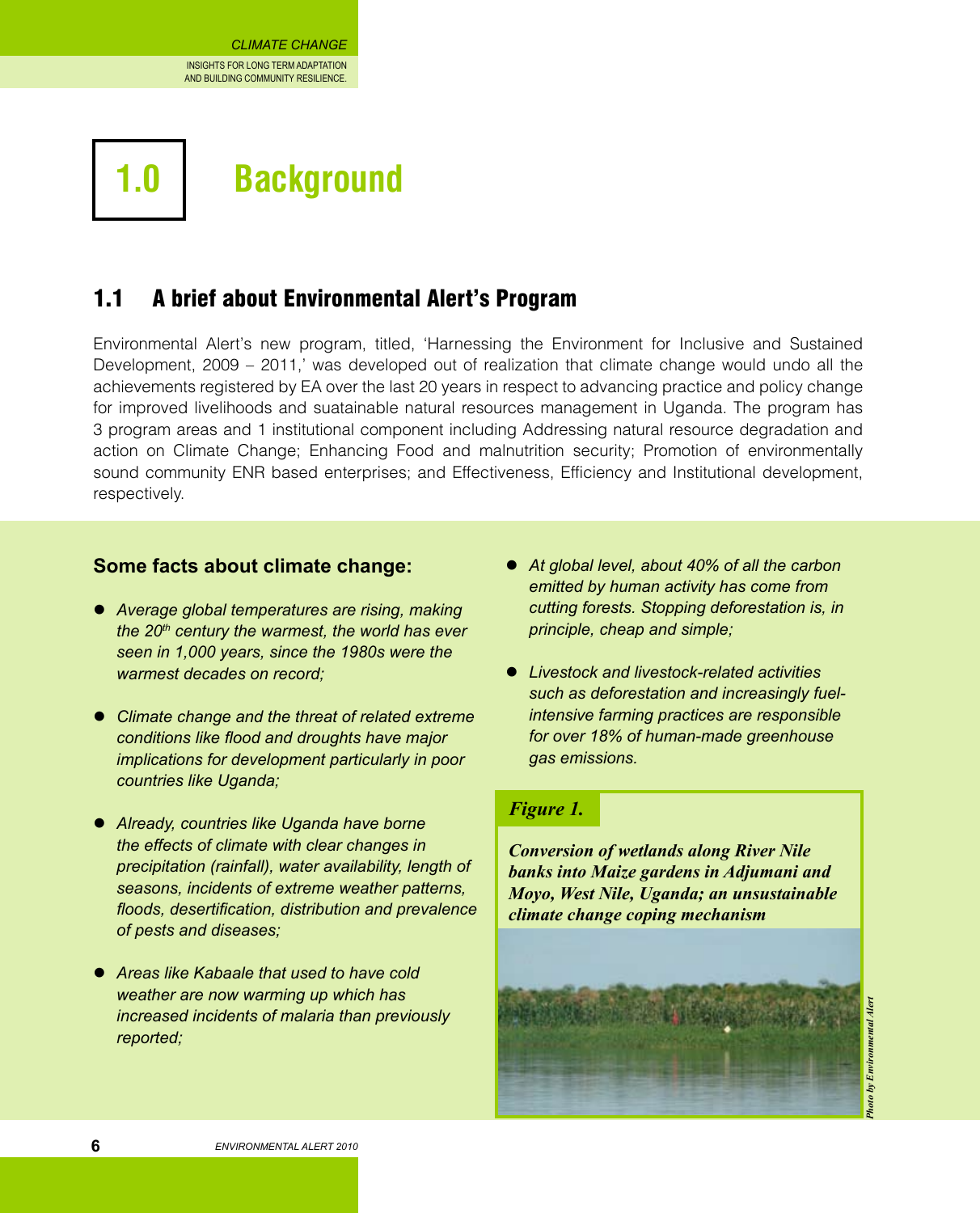It is being implemented in geographical areas which were identified as hotspots for high rate of natural resources degradation, high poverty levels and food insecurity for livelihoods for purposes of leveraging but may occasionally be an entry point to area-wide ecosystem based interventions. i.e. West Nile Region in the districts of Adjumani, Moyo and Yumbe, Eastern Region in the districts of Tororo and Sironko; Central region in the district of Wakiso and Kampala; Western region in the district of Kyenjojo, Mubende and Kamwenge. Specific to natural resources management in the new program, EA has evolved an ecosystems approach to planning and development which is holistic and involves area wide ecosystem based interventions.

The overall goal of EA program is to, 'enhance capacities of rural poor communities to attain sustainable livelihoods and adapt to climate change through natural resources enterprise.' In the implementation of her program EA ensures that other key stakeholders are actively involved and opportunities for collaboration and partnerships are sought to build synergies, minimize duplication and ensure sustainability of facilitated initiatives.

#### 1.2 Salient aspects on climate change discourse at international, regional, sub regional, national and local level

The following sections present some of the key processes and actions that have been undertaken and or still on going towards combating the climate change challenge and impacts at international, regional, sub regional, national and local levels.

#### International

The United Nations Charter provides for number of multi-lateral agreements but also guides and influences international actions on development and environment protection. It is the foundation for various multi-lateral agreements which Uganda is a signatory to such as: the United Nations Framework Convention on Climate Change (UNFCCC), Convention to Combat Desertification (CCD), Kyoto Protocol and the MDGs.

UNFCCC provides an international framework for mitigating causes of climate change and its effects at both international

#### *CLIMATE CHANGE*

INSIGHTS FOR LONG TERM ADAPTATION AND BUILDING COMMUNITY RESILIENCE.

#### **Climate change discourse and key milestones at international level**

- *1979 First World Climate Conference held in Geneva, Switzerland*
- *1985 United Nations Environmental Program/ World Metrological Organization held the conference on green house emissions especially carbon dioxide*
- *1988 Intergovernmental Panel on Climate Change established by United Nations Environmental Program/ World Metrological Organization (www.ipcc.ch)*
- *1994 United Nations Framework Convention on Climate Change came into force*
- *1997 Kyoto Protocol drawn up and came into force in 2005. The United States of America, one of the leading polluters refused to sign it*
- *2006 Asia-Pacific Partnership for Clean Development which comprises of USA, Australia, China, India, South.Korea and Japan*
- *2006 Stern report highlighting the economic rationale and implication for Climate change published*
- *2007 Thirteeth conference of parties in Bali, which drew a roadmap towards Copenhagen*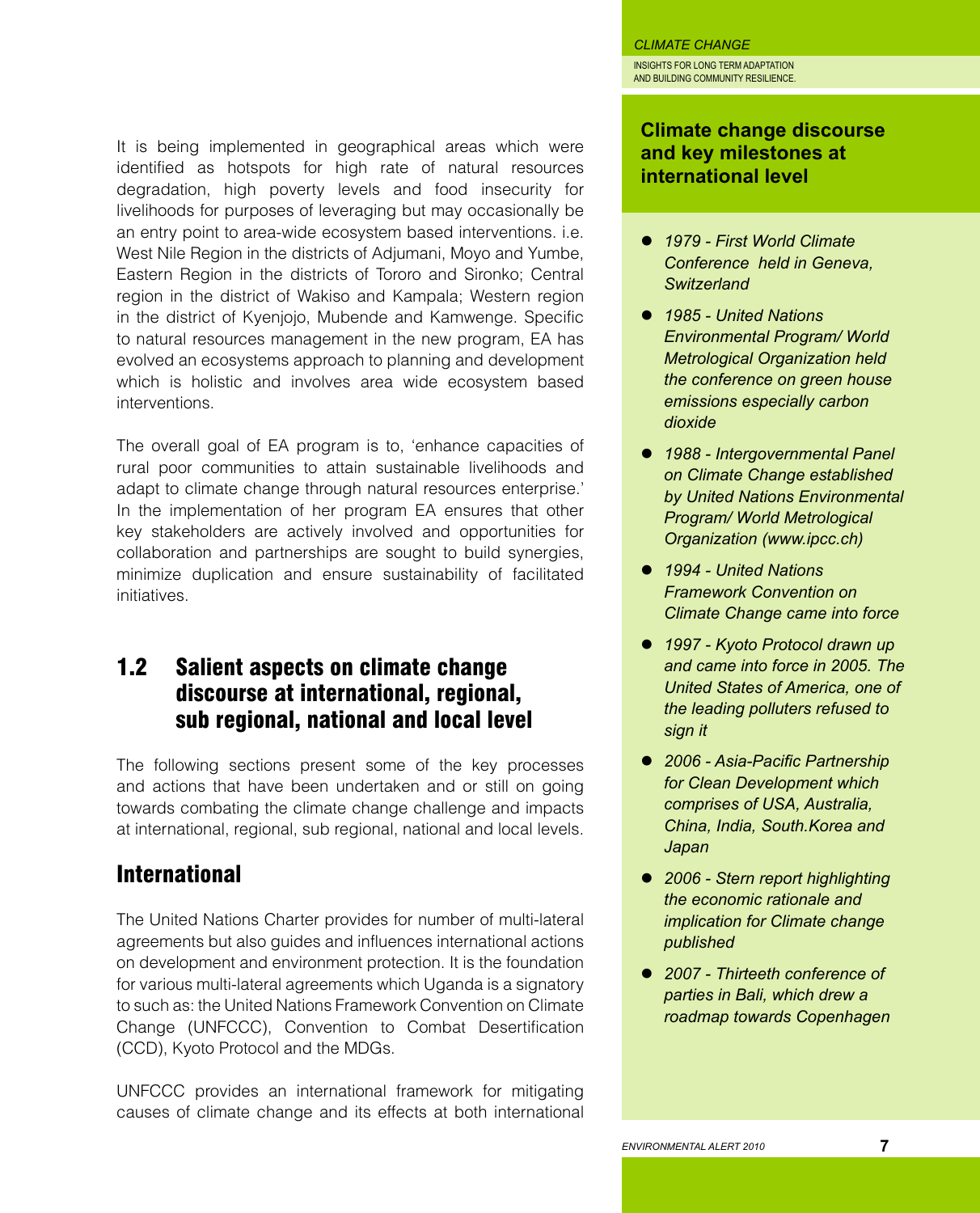and national level. Indeed it commits countries to integrate climate change issues into their national planning process, sub regional or regional programs. Its objective is to stabilize concentrations of GHGs in the atmosphere at a manageable level; permitting development to proceed in a sustainable manner and natural ecosystems to recover from shocks of climate change. Each year the 192 countries that are party to the UN Framework Convention on Climate Change hold a "Conference of Parties" (COP) - this is the highest organ in climate negotiations and it is here all decisions of importance to the United Nations Framework Convention on Climate Change (UNFCCC) are made. All countries that have signed the UNFCCC are represented. The agenda and background material for the conferences is formulated and set out by the UN Climate Change Secretariat in Bonn, while the host country has the responsibility to make premises available. A total of 15 COPs have been held, the latest in Copenhagen, Denmark, in December 2009.

Unfortunately, the COP 15 did not achieve a binding agreement for long-term action. A 13-paragraph 'political accord' i.e. Copenhagen Accord was negotiated by approximately 25 parties including US and China, but it was only 'noted' by the COP as it is considered an external document, not negotiated within the UNFCCC process. The accord was notable in that it referred to a collective commitment by developed countries for new and additional resources, including forestry and investments through international institutions that will approach USD 30 billion for the period 2010 - 2012.

Longer-term options on climate financing mentioned in the accord are being discussed within the UN Secretary General's High Level Advisory Group on Climate Financing, which is due to report in November 2010. The negotiations on extending the Kyoto Protocol had unresolved issues as did the negotiations on a framework for long-term cooperative action. The working groups on these tracks to the negotiations are now due to report to COP 16 and Meeting of Parties of Kyoto Protocol (MOP) 6 in Mexico (Wikipedia, 2010).

A total of 138 parties expressed their intention to the UNFCCC Secretariat to be list as being in agreement with the Copenhagen Accord. On 22nd April 2010, Uganda formally submitted letter to the United Nations indicating association with the Copenhagen Accord (UNFCCC, 2010).

#### **Some key criticisms over the Copenhagen accord include:**

- *The accord is not legally binding;*
- *No decision was taken on whether to agree a legally binding successor or complement to the Kyoto Protocol;*
- *The accord sets no real targets to achieve in emissions reductions;*
- *The accord was drafted by only five countries;*
- *The mobilization of 100 billion dollars per year to developing countries will not be fully in place until 2020;*
- *There is no guarantee or information on where the climate funds will come from;*
- *There is no agreement on how much individual countries would contribute to or benefit from any funds;*
- *COP delegates only "took note" of the Accord rather than adopting it;*
- *The accord does not present an international approach to technology;*
- *Forgets fundamental sectoral mitigation, as transportation;*
- *It shows biases in silent ways such as the promotion of incentives on low gas-emitting countries;*
- *It commits developing countries to new obligations regarding mitigation actions, without adequate finance and technology. It imposes more stringent emission reduction burdens on developing than developed countries;*
- *The Accord undermines the UN process, the agreed principles of the UNFCCC and Kyoto Protocol, especially equity and common but differentiated responsibility, and threatens a deal under the UN that will truly safeguard Africa's future.*

*Source: Wikipedia, (2010) and PACJA, (2010)*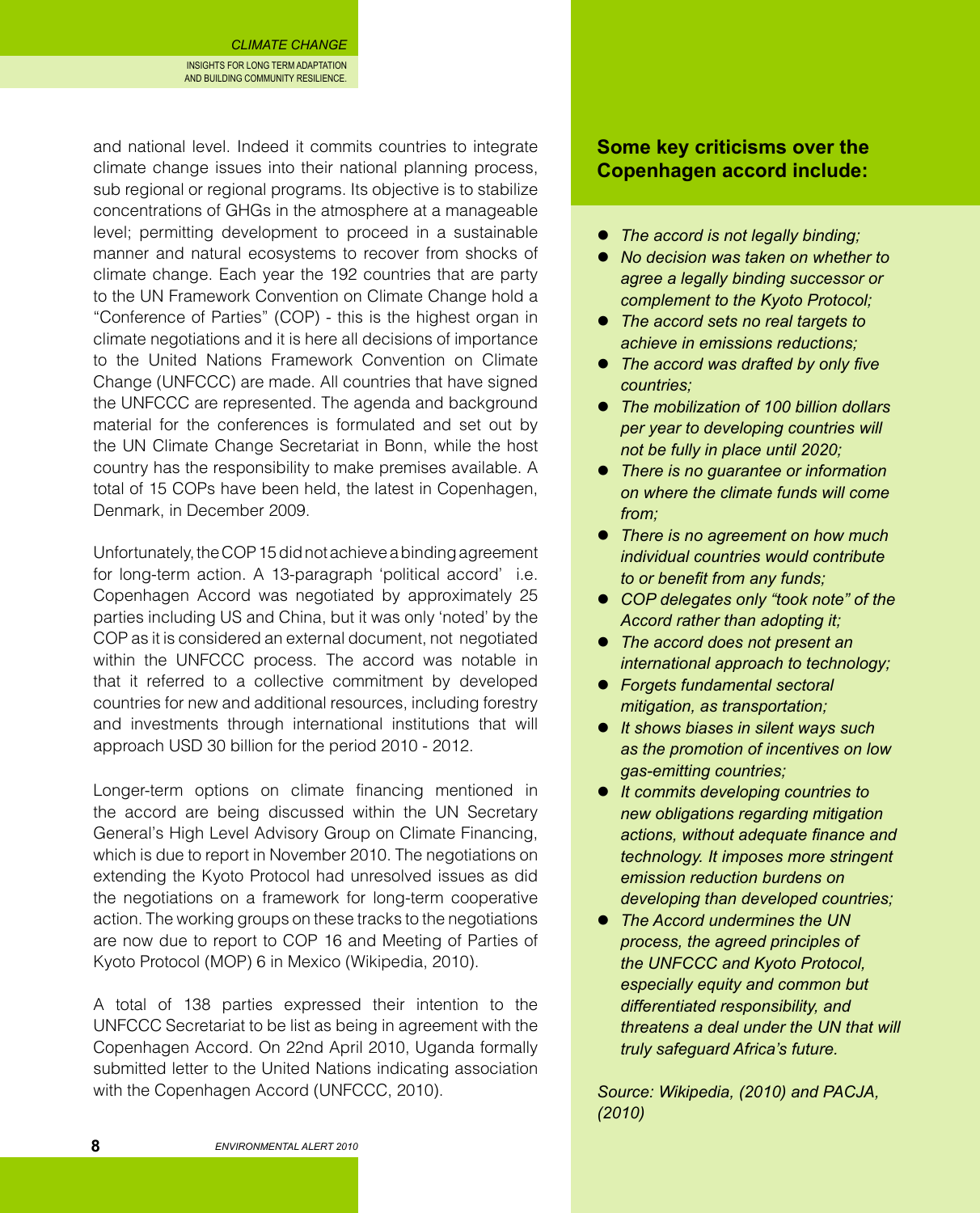#### The Clean Development Mechanism

The Clean Development Mechanism (CDM) makes it possible for companies or countries that have to reduce emissions under the Kyoto Protocol to invest in emission reduction projects in developing countries. Such projects must contribute to sustainable development. The CDM leads to significant long-term investment; it creates jobs and income, triggers transfer of technology and helps developing countries to adopt climate-sensitive low carbon development paths. CDM projects cover many sectors, including sustainable energy production and use, waste treatment, reforestation and biofuels. Access of such funds is very competitive and involves development of project proposals and the most appropriate proposal based on specific criteria is chosen. Uganda has already benefited from the CDM projects for instance the Nyagak mini-hydro project implemented in Nebbi district; and solid waste composting project in the first phase implemented nine municipalities and town councils of Jinja, Mbale, Soroti, Lira, Fort Portal, Kasese, Kabale, Mbarara and Mukono to set up composting plants for the solid waste generated in these towns (Musoke, 2008).

CDM of the Kyoto protocol compensates countries which take actions tending to reduce carbon emissions. Where as this is an opportunity, there is no established institutional and legal framework to attract investments in CDM (PEAP, 2004/2005) in Uganda. However, the geographic distribution of CDM projects remains uneven. The bulk of the projects are currently located in Asia and Central/South America. The reasons for this are multifaceted, and include the complexity and high transaction cost of registration, but also weak institutional capacity and a poor investment climate. Both capacity building and technical support are needed to increase the participation of least developed countries (LDCs) and small island states (SIDS) in the CDM.

#### Reducing Emissions from Deforestation and forest Degradation plus (REDD+)

According to FAO (2000), a forest refers to land with tree crown cover (or equivalent stocking level) of more than 10 percent and area of more than 0.5 ha. In this case, the trees should be able to reach a minimum height of 5 m at maturity in situ. Deforestation is a non-temporary change of land use from forest to other land use or depletion of forest crown cover to less than 10 percent. Clear cuts (even with stump removal) if shortly followed by reforestation for forestry purposes are not considered deforestation (FAO, 2000).

Whereas, forest degradation is the impoverishment of standing woody material mainly caused by human activities such as over-grazing, over-exploitation (for firewood in particular), repeated fires, or due attacks by insects, diseases, plant parasites or other natural causes such as cyclones, both processes of deforestation and forest degradation are associated with release of greenhouse gases into the atmosphere. Figure 3 shows the relative fraction of man-made greenhouse gases coming from each of eight categories of sources, as estimated by the Emission Database for Global Atmospheric Research version 3.2, fast track 2000 project. These values provide a snapshot of global annual greenhouse gas emissions in the year 2000. The top panel shows the sum over all man-made greenhouse gases, weighted by their global warming potential over the next 100 years. This consists of 72% carbon dioxide, 18% methane, 8% nitrous oxide and 1% other gases. Lower panels show the comparable information for each of these three primary greenhouse gases, with the same coloring of sectors as used in the top chart. Segments with less than 1% fraction are not labeled.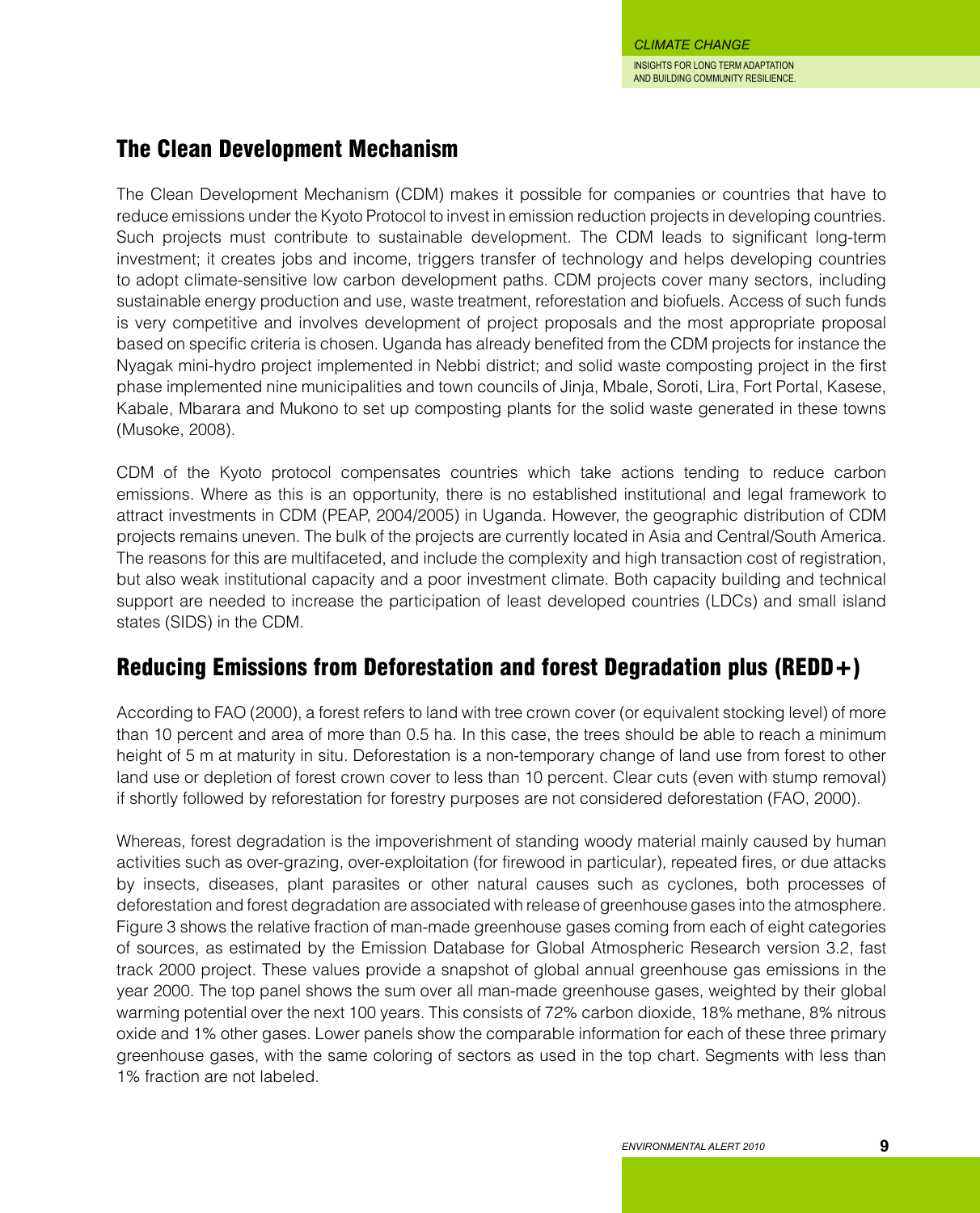

**Photo by Environmental Alert** By Wikipedia, 2010

About 20% of global CO2 emissions are caused by deforestation. In LDCs, 62% of total emissions originate in land-use change and primarily deforestation. For Uganda's case, some of the causes of deforestation include conversion for agriculture, settlement and urbanization. In addition majority of Ugandans depend on fuel wood as a source of energy at household levels, hence forest trees are cut for production of charcoal. This trend is likely to increase unless other livelihood opportunities are provided as alternatives.

Notably, regions with the highest deforestation rates in the world are Africa, Latin America and South-East Asia/Pacific. Deforestation has multiple economic, socio-political, demographic and environmental causes: logging, agricultural expansion, infrastructure development, use of biomass as main energy resource, but also policy and institutional failures, and cultural factors. The importance of engaging in meaningful action to combat deforestation is recognized in the UNFCCC and Parties are discussing policies and approaches to reduce emissions from deforestation in a post-2012 international agreement on climate change. The discussions are directed towards voluntary commitments by developing countries, which would take action to reduce their current deforestation levels and be rewarded on the basis of avoided emissions. Parties are expected to agree during the scheduled COPs to initiate pilot activities that will help countries to prepare for the future scheme to reduce emissions from deforestation and forest degradation. REDD+ is understood to include the policy approaches and positive incentives on issues relating to reducing emissions from deforestation and forest degradation in developing countries; and the role of conservation, sustainable management of forests and enhancement of forest carbon stocks (Bali Action Plan, 2007).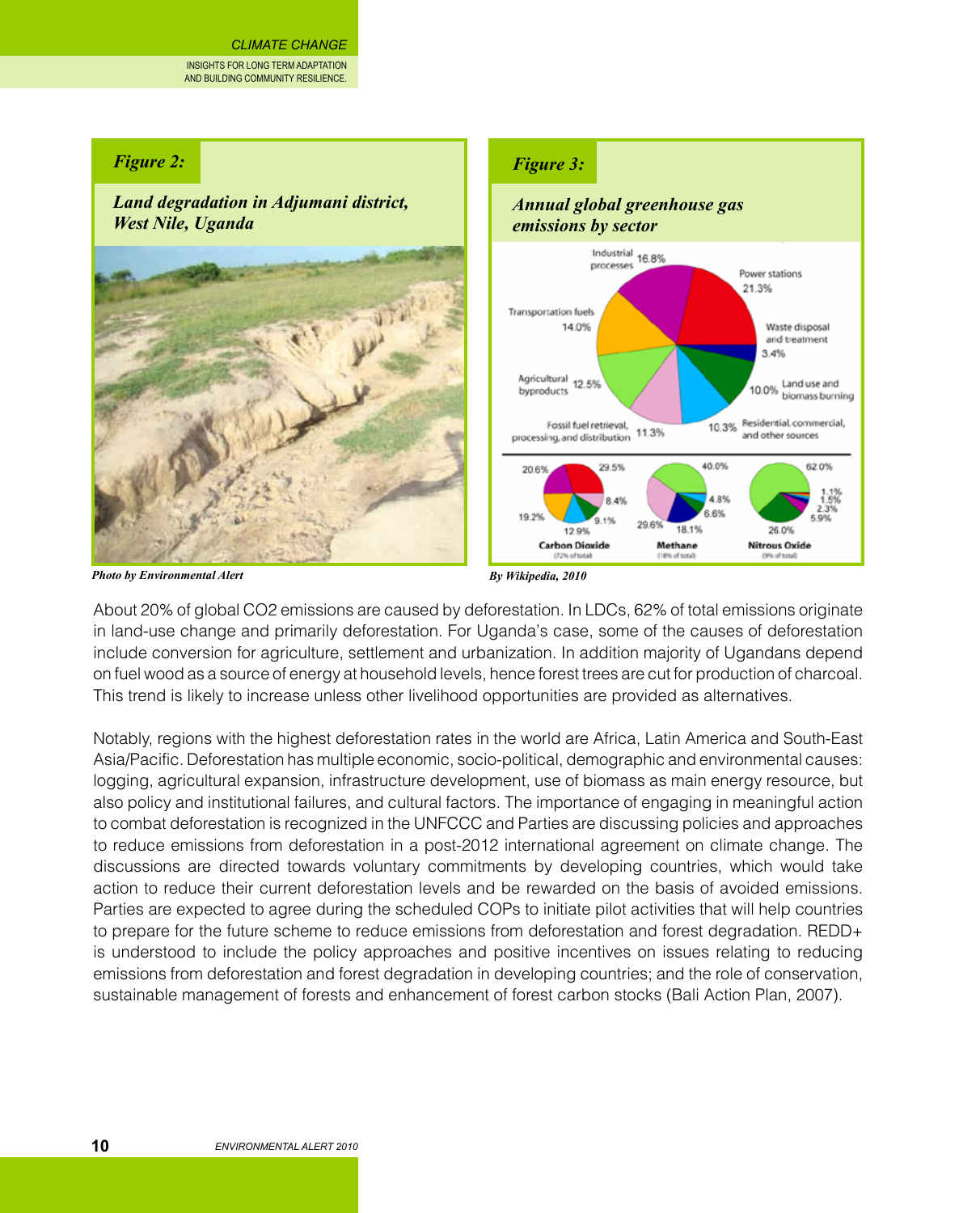#### Sub regional Initiatives

At the sub regional level there exists initiatives from both governments and civil society's side with a broader interest of influencing the global negotiations and decisions made on climate change during the COP meetings. Some of the initiatives include the following:

- **The African Ministers Conference on Environment (AMCEN)** This is an initiative by African Ministers of Environment. Various AMCEN conferences have been held towards building a common position and voice as Africa, which is taken in the global discussion and negotiations on climate change;
- The Pan African Climate Justice Alliance (PACJA) this is a network of African CSOs advocating for climate justice and particularly influence the African position on climate change and subsequent climate change negotiations;
- **The East African Community Climate Change Policy** was developed as a result of a directive by the Heads of State of the East African Community (EAC) Partner States, at their 11th Summit Meeting, which was held in Arusha, Tanzania on 20th November 2009 to address the adverse impacts of Climate Change in the region. It is responding to the growing concern about the increasing threats of the negative Climate Change impacts to the development of set targets and goals in the region. Furthermore, it's a fulfillment of one of the objectives of the Community; to develop policies and programs aimed at widening and deepening cooperation among Partner States. The overall objective of the East African Community Climate Change Policy is; 'to guide Partner States and other stakeholders on the preparation and implementation of collective measures to address Climate Change in the region while assuring sustainable social and economic development. (EAC, 2010).
- **African Forestry Forum Initiative** this is CSO initiative comprising of researchers, academia, private sector and NGOs in forestry with a focus on climate change and forests.
- The Forest Dialogues (TFD) The Forest dialogue (TFD) was formed in 1999 as an out growth of dialogues which were initiated under the auscipieces of the World Bank, World Business Council for Sustainable Development and World Resources Institute. These dialogues converged to create TDF when leaders decided to build an on-going, civil society driven, multi-stakeholder dialogue platform and process to address important global forestry issues. Overtime, TDF has organized various dialogues on forest and climate; investing in locally controlled forests; intensively managed planted forests; Forests and poverty reduction; Forests and biodiversity conservation; and Illegal logging and forests governance.

#### **National**

Uganda being signatory to the UNFCCC is obliged to develop and implement strategies at local and national levels to contribute to the overall goal of the combating climate change. In this respect, the following initiatives have been undertaken by the Government and other stakeholders at the national level.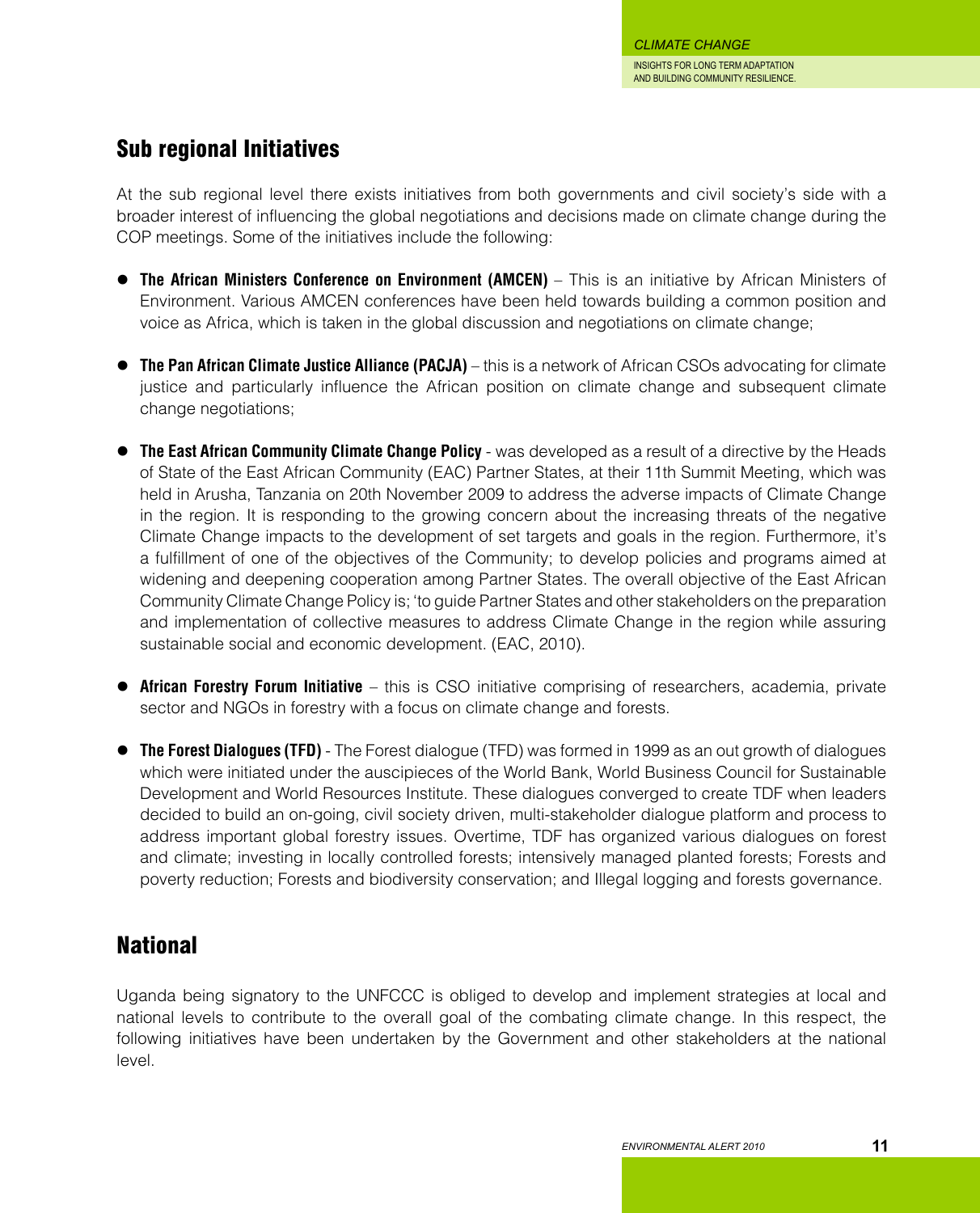#### *(i) Development of the Uganda National Adaptation Program of Action (NAPA)*

The development of NAPA by Least Developed Countries (LDC) and small island developing countries was initiated at the seventh Conference of Parties held in Marrakech, Morocco following a general concern and recognition that LDC and small island developing countries are the most vulnerable to adverse effects of climate change. It provides a framework for programs/projects with actions to address and adapt to the impacts of climate change in Uganda. NAPAs are quick channels of communicating urgent and immediate adaptation needs to COP 7 of the UNFCCC. COP 7 adopted a decision to establish an LDC fund to support the preparation and implementation of NAPAs. In Uganda, the preparation of NAPA was completed and it estimated to cost 39.8 billion US dollars (Figure 4). A strategy for its implementation was developed under the leadership of the Metrology department, but not yet implemented because of lack of funds.

#### *(ii) Establishment of the Climate Change Unit in the Ministry of Water and Environment.*

The unit has a key role of coordinating climate change activities among the different sectors in the country.

#### *(iii) The REDD readiness process in Uganda*

The development of the REDD+ readiness plan for Uganda is led and coordinated by the Ministry of Water and Environment through the National Forestry Authority (NFA). Currently, through initial interventions facilitated by Environment Alert among other stakeholders, a National REDD working group has been established to provide strategic guidance on REDD processes in the Country; REDD Secretariat established at National Forestry Authority for effective coordination of the REDD processes; and a new timeline to develop a REDD readiness Plan for Uganda has been develop and ounce completed will be submitted to

| <b>Figure 4:</b>                        | <b>Uganda's NAPA budget</b> |                     |
|-----------------------------------------|-----------------------------|---------------------|
| Community tree planting                 |                             | \$5.5 bn            |
| Land degradation management             |                             | \$4.7 <sub>bn</sub> |
| Strengthening meteorological services   |                             | \$6.5 bn            |
| Community water and sanitation          |                             | $$4.7$ bn           |
| Water for production                    |                             | \$5.0 <sub>bn</sub> |
| Drought adaptation                      |                             | \$3.0 <sub>bn</sub> |
| Vectors, pests and disease control      |                             | \$8.0 bn            |
| Indigenous knowledge and NR management  |                             | \$1.3 bh            |
| Climate change and development planning |                             | \$1.2 bn            |
| Total                                   |                             | \$39.8 bn           |

*Source: Uganda NAPA, 2007*

#### *Key Definitions*

*REDD – refers to reducing emissions from deforestation and forest degradation. REED+ includes other actions which reduce emissions from other land uses beyond forestry e.g. agriculture*

#### *REDD + Principles*

- *(i) REDD+ finance should be sufficiently robust to deal with in-country and international leakage, use credible baselines, must achieve verifiable additionality, and result in value for money*
- *(ii) REDD+ should result in real reduction of carbon dioxide, enhance forest ecosystem functions and the supply of critical ecosystem services, protect and respect the rights of indigenous Peoples and local communities, and ensure equitable benefit sharing*
- *(iii) In addition to reducing emissions from deforestation and forest degradation REDD+ finance mechanisms should also create incentives for additional actions in forest conservation, sustainable forest management, and the enhancement of carbon sinks*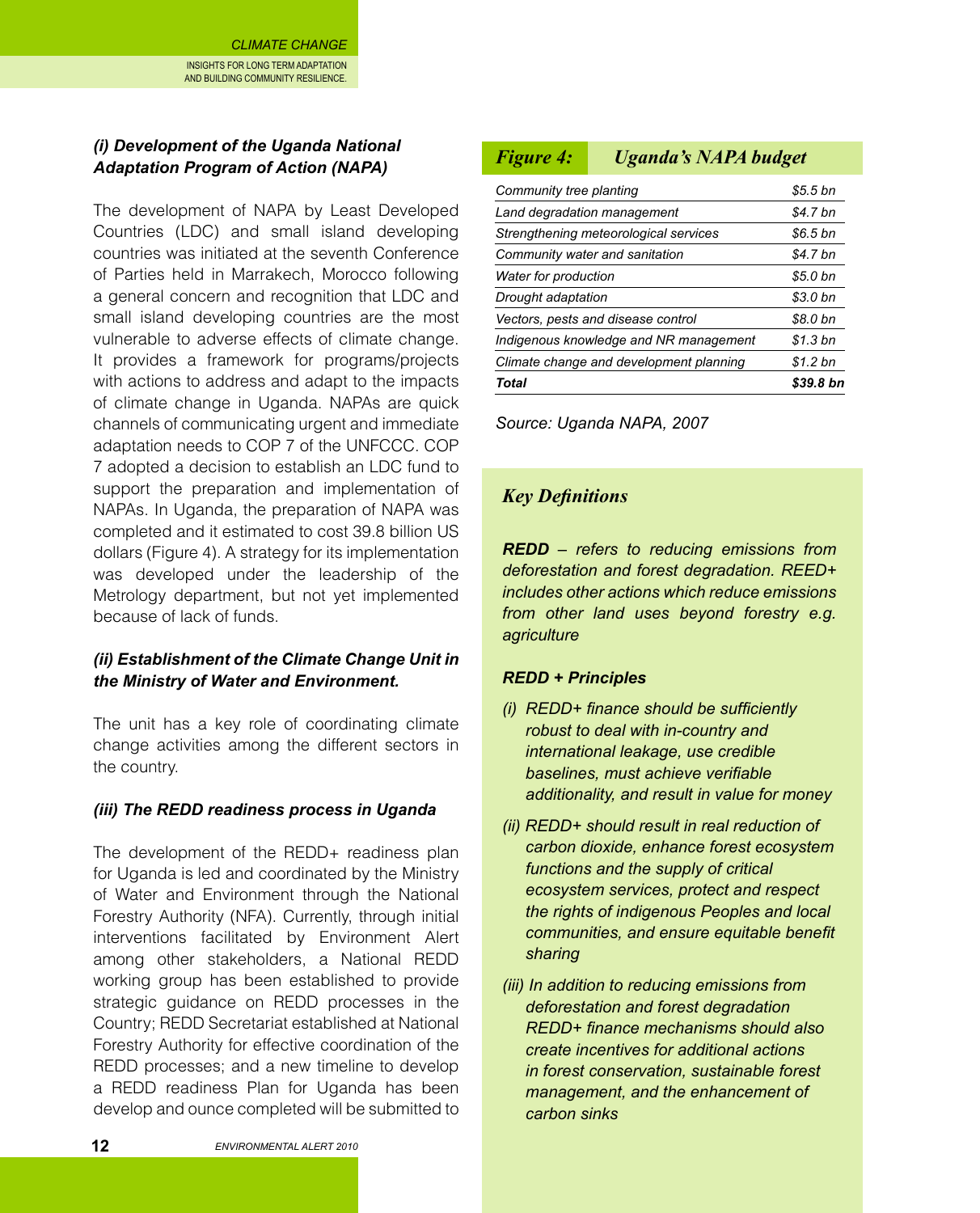#### *Figure 5:*

*A well conserved section of Zoka Central forest reserve in Adjumani district, West Nile, Uganda* 



the Forest Carbon Partnership Facility of the World bank for funding and actual implementation.

Critical questions which Uganda should address in the ongoing process for development of the REDD+ readiness plan for Uganda include the following:

- a. Should REDD+ be implemented as a parallel program or should it be integrated in existing development initiatives as appropriate?
- b. How can REDD+ initiatives/activities be integrated in existing policies and programs at National and Local levels?
- c. How can local stakeholders (forest dependent communities, local governments) where the implementation of REDD+ projects is expected to happen be actively involved in planning and implementation to ensure that their rights and concerns are addressed?
- d. What is the place/role of the other ecosystems and land uses (e.g. wetlands, grasslands, agriculture) regarding REDD+? There is a notion/thinking that REDD+ is about forests alone.
- e. How can inter-sectoral planning and implementation be advanced to address the

#### *Figure 6.*

#### *Key challenges faced by the REDD+ Readiness process in Uganda*

- *Limited awareness and access to information on REDD+ at various levels*
- *Integration of REDD+ initiatives in the wider development strategies at various levels*
- *Clarifying tree and carbon rights and related implications for land tenure*
- *Limited capacity related to implementation of REDD+ projects/initiatives*
- *Limited funding/investments in REDD+ and how it can be made sufficient, sustained, locally owned and viable to the investors.*
- *Who determines the price of carbon? Will the determined market price offset the costs related to REDD+ activities*
- *Clarification of benefit sharing and distribution mechanisms at various levels*
- *Lack of supportive legal and policy frameworks to guide implementation of REDD + initiatives*
- *Understanding land use and livelihood relationships, economics/opportunity costs.*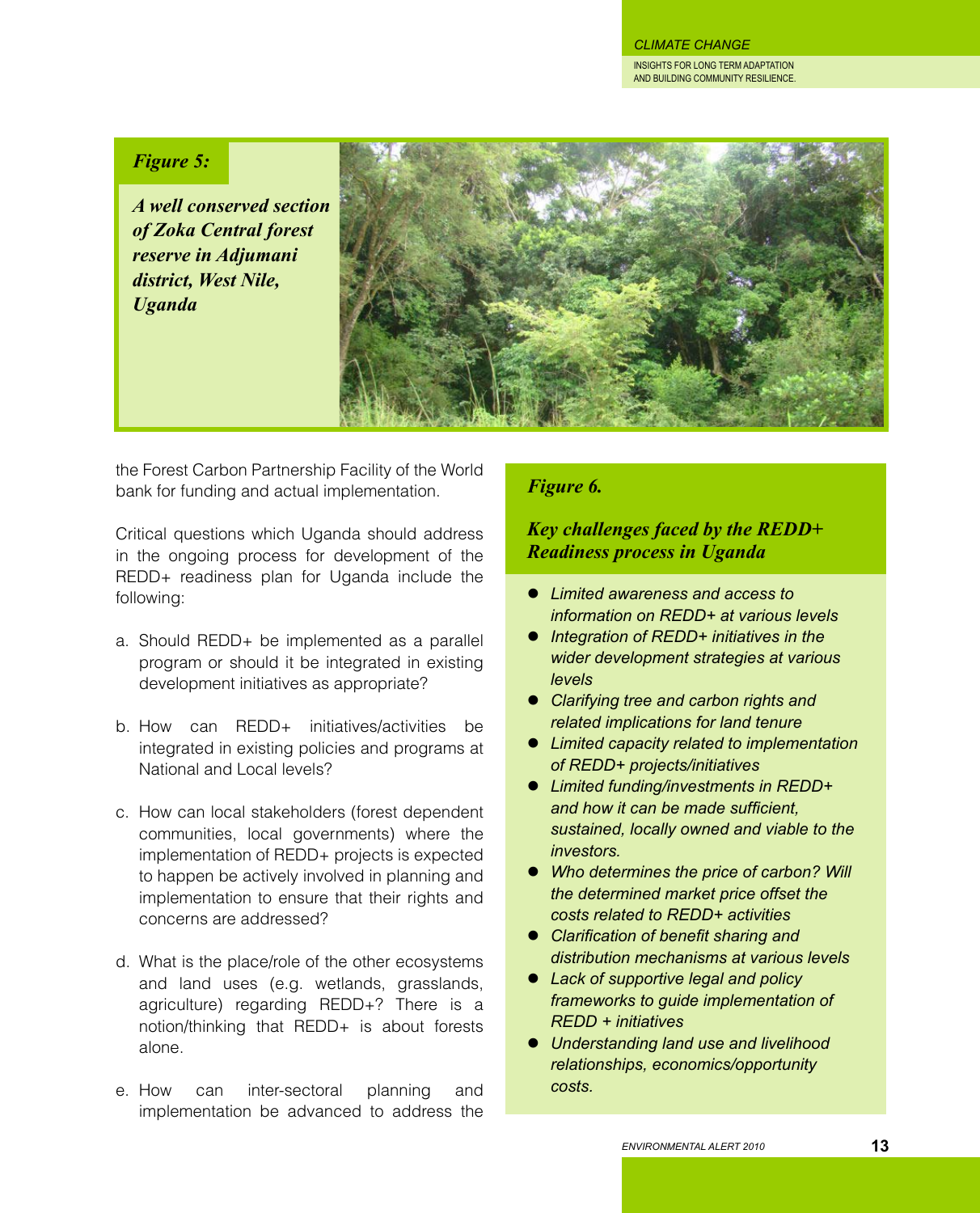real drivers of deforestation, especially those outside the forestry sector e.g. Energy, Agriculture and Infrastructure expansion?

- f. What land tenure, security and access rights regime will ensure sustainability of REDD+ initiatives?
- g. Is REDD+ targeting only Forest reserves, national game reserves or even private plantation forests, Natural forest on private land or both?
- h. Should carbon credits from REDD+ be considered as additional incentives and benefits along side other ecosystem services and products as a result of sustainable natural resources management or should they be considered as sole payments for sustainable natural resources management?
- i. How can effective coordination for active and productive involvement of key stakeholders in the development of the REDD+ readiness plan, strategy and associated implementation be advanced?
- j. Forestry (and or natural resources) governance How can political decision making reinforce policy making and implementation and vice versa? Hence, are the decisions made on policy provisions or not? What about the weak enforcement of forestry and other relevant policies and legislation; What about transparency and financial accountability in the implementation of programs and projects?



#### *(iv) Development of the National development Plan (NDP) for Uganda*

The development and implementation of the NDP 2010/11-2014/15 is coordinated by the National Planning Authority. The NDP envisions, 'a transformed Ugandan Society from a peasant to a modern and prosperous country within 30 years.' The theme of the plan is, 'Growth, Employment and Social Economic transformation and Prosperity.' The plan appreciates and recognizes the challenges climate change brings in terms of ensuring sustainable livelihoods, growth and development. In this respect there is an objective on promoting sustainable population and use of the environment and natural resources. Furthermore, the plan considers climate change as an enabling sector and commits key strategies for management of climate change in Uganda including the following: Addressing legal and institutional frameworks necessary for the implementation of the UNFCCC; Re-defining climate change as a development issue; and providing and promoting incentives for clean development (NDP 2010/11-2014/15). This is good step towards addressing climate change impacts in Uganda. In addition, it's important for productive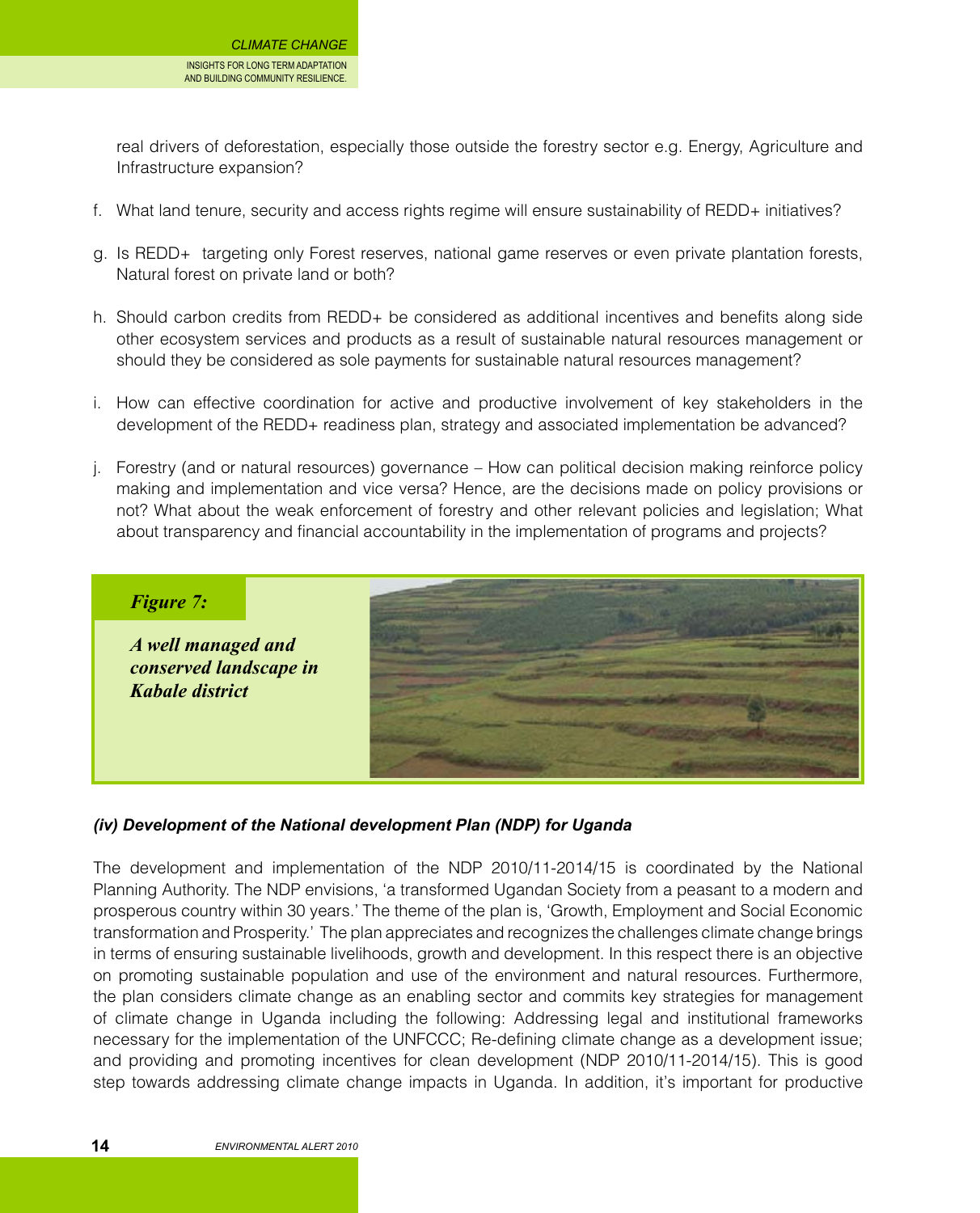*CLIMATE CHANGE*

INSIGHTS FOR LONG TERM ADAPTATION AND BUILDING COMMUNITY RESILIENCE.

stakeholder's involvement in the implementation of the plan and ensuring adequate financial resources allocation to the sector for effective implementation of the committed strategies.

#### *(v) Climate Action Network Uganda (CAN-U)*

CAN-U is a loose coalition of non-governmental organizations advocating for Climate adaptation justice in Uganda. Its secretariat is hosted by Oxfam Great Britain in Kampala, Uganda. CAN-U mobilizes non-governmental organizations for a common position on climate change issues to influence global negotiations and decisions on climate change during the COP meetings.

#### *(vi) Multi-stakeholder Programme Implementation*

Most of these program/projects have a common goal for contributing to poverty reduction, food security and environmental conservation and sustainability. Some of the projects from the government side include National Agricultural Advisory Services, Farm Income Enhancement and Forest Conservation Project and Northern Uganda Social Action Fund among others. The key gap in implementation of these projects is that they are not proactively integrating and supporting climate change adaptation practices, hence they are still doing business as usual even in the current context where climate has changed. This is partly because at the time of their conception, climate change information and variability was not considered to inform the underlying strategies. Despite this, the implementation of these projects provides opportunity for mainstreaming community climate change adaptation actions.

Environmental Alert is contributing to bridge this gap through piloting and supporting climate change adaptation actions to build community resilience to climate change impacts in Lukwanga parish, Wakiso district in Central Uganda and along the river Nile basin in West Nile region, particularly in the districts of Adjumani, Moyo and Yumbe. The initiative involves capacity building and awareness for climate change adaptation among key stakeholders including natural resources dependent communities, Civil Society, schools leadership, local government technical and political leaders in the region. Particular focus is placed on targeted documentation of climate change impacts and associated area wide dissemination through proactive engagement with the media.

#### *Hi Joshua*

*Thanks for the briefing notes on Environmental Alert facilitated climate change adaptation initiatives; you have sent us, it can throw more light and fact to the effort of Moyo District Farmers Associations (MDFA) to sensitize her member farmers on climatic change. I am glad to inform you that the association has so far used the opportunity of farmers open day in the seven sub counties of Moyo District to sensitize the farmers on impact and coping mechanism for climatic change. The theme of the farmers open day was 'climatic change and its impact on Agriculture'. It was successfully done and attended by over 2,000 farmers; we invited the head of department for natural resource from local government to lead the discussion with the farmers assisted by EA Moyo.*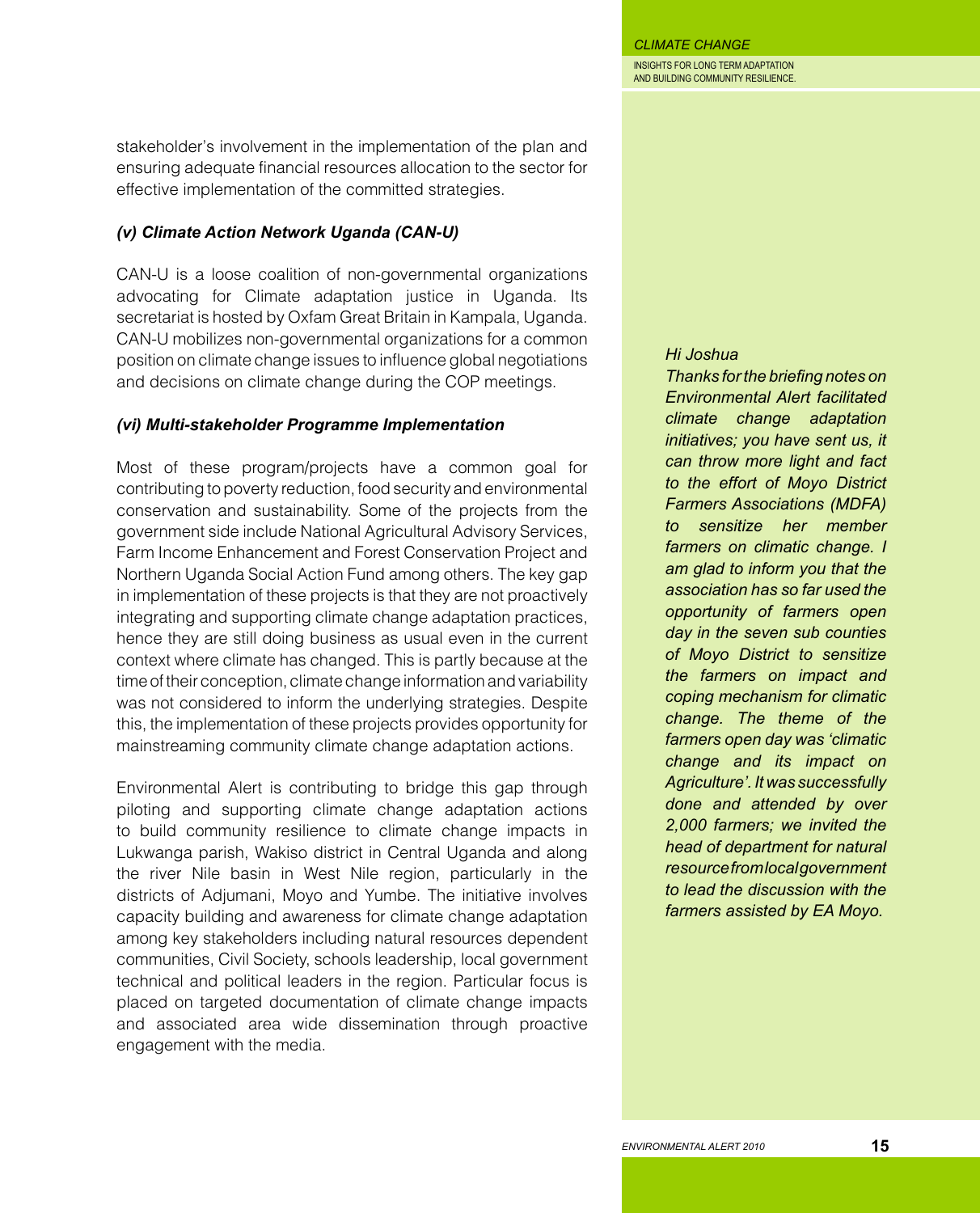In the process, climate change adaptation practices and technologies are demonstrated, supported and promoted through integrated enterprises approaches to provide alternative livelihood opportunities for vulnerable natural resources dependent communities.

Besides the local level interaction on climate change, EA proactively engages key policy and decision makers at local and national level on particular aspects of climate change such as mainstreaming climate change adaptation in planning and development; and advancement of the REDD+ readiness process for Uganda. This is achieved through targeted dialogues which provide opportunities for sharing experiences on the subject from the field.

*(vii) Scoping studies and consultative processes on climate change impacts in Uganda by various development partners to inform their strategic plans e.g. United Kingdom Department for International Development, United Nations Development Program, European Union, Food and Agriculture Organization, Katoomba Group, DENIVA. The respective study reports have been published. They have a wealth of information on the state of climate change impacts in Uganda and present various recommendations to address the challenge.*

*A National stakeholders workshop towards advancing REDD+ readiness in Uganda, organized by Environmental Alert and other stakeholders earmarked key actions that resulted in formation of a National REDD working group charged with providing strategic guidance in the development of the RRP for Uganda. Furthermore, a web based yahoo group (i.e. ugandareddwg@yahoogroups.com ) was formed to facilitate sharing and exchange of information on the process among key stakeholders at all levels. Thus the processes for development of the RRP for Uganda is on to come up with a final document for submission to the World Bank for funding and subsequent implementation under the Forest Carbon Partnership Fund.*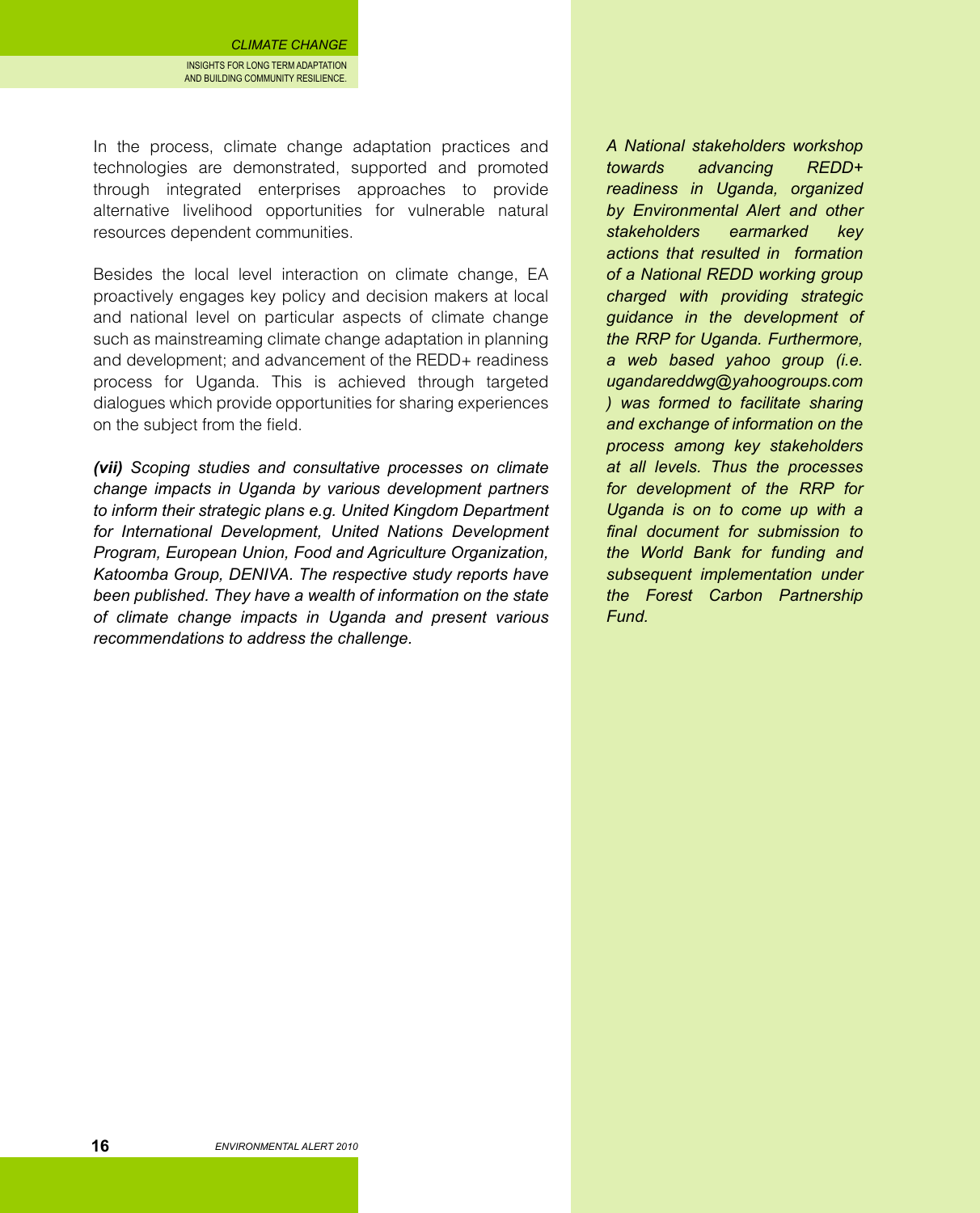## **2.0 General implications of climate change on livelihood and economic development**

The impacts of climate change have grave implications on livelihood and economic development such as destruction of property (crop fields, animals, houses and roads among others) making the affected communities even more vulnerable. These communities have limited capacity to adapt to the impacts of climate change. There is inadequate access to information (in relation to weather and climate, environmental rights, policies and laws) by the communities, thereby limiting their preparedness for adaptation and coping mechanisms to climate change. Additionally, there is limited knowledge and varied understanding of climate change issues and their implications to livelihood and economic development among different stakeholders at various levels. Also worthwhile to note is the inadequate information flow and networking among stakeholders on issues of climate change at local, national, regional and international levels.

Furthermore, there are inadequacies in supportive policies and institutional frameworks at all levels (local, national, regional and global) to address the impacts of climate change. Indeed climate change threatens to undo many decades of development efforts thereby frustrating poverty eradication programs and undermining the achievement of the Millennium Development Goals (MDG 1 & 7 i.e. for eradication of extreme poverty and hunger; and integrating the principles of sustainable development into country policies and programs and reverse loss of environmental resources) in Uganda. More details of key issues and challenges on climate change in Uganda are diagnosed in Section 3.0.

#### *Figure 8.*

#### *Teso Floods in 2007*



*Photo by Pilgrim* 

#### *Some common climate change impacts in Uganda:*

- *In each decade since 1950, average maximum and minimum temperatures have increased;*
- *Extreme torrential rainfall and associated floods resulting in loss of life and property;*
- *Variability in type, amount and frequency of rainfall which affects agricultural productivity;*
- *Regular severe droughts, with associated famine;*
- *Receding and falling water levels in lakes and rivers particularly, Lake Victoria and River Nile;*
- *Increasing incidences of malaria in places such as Kabale where it wasn't prevalent before;*
- *Receding ice caps on mountain Rwenzori.*

*Source: Uganda NAPA, 2007*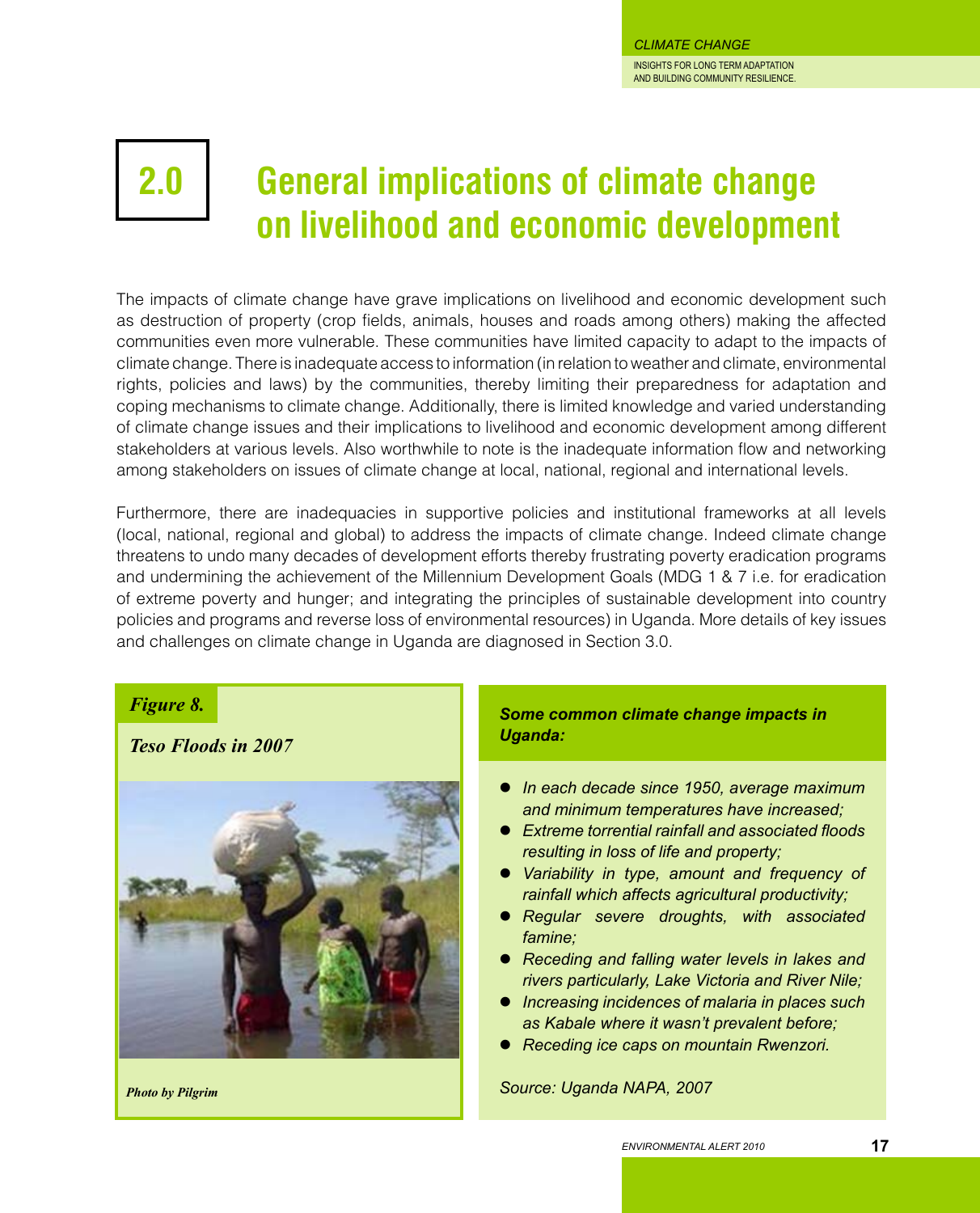## **3.0 Addressing climate change in Uganda; Key issues for policy and practice change**

This section presents salient issues for consideration by key stakeholders to advance responsiveness and adaptation to climate change impacts at household, community, local, national and international levels in Uganda. Each issue is diagnosed to clarify the root causes and associated implications to livelihoods and economic development.

#### 3.1 Climate change variability and uncertainty

Climate change is mainly caused by the production of green house gases from human activities including agricultural production, industrialization, burning of fossil and bio fuels, and deforestation among others (Stern, 2006). These gases react with the thin layer (Ozone) which protects the earth from direct heat from the sun. When this layer is depleted, sun rays hit directly on the earth resulting in temperature raises which influence climate on the earth and these changes manifest as global warming, prolonged droughts, and unreliable rainfall. The developed countries particularly United States of America and European Union member states among others are the largest producers of these emissions and hence the largest contributors to climate change (Praveen, 2005). However, developing countries such as China and India with rapid economic growth are beginning to have an increasing contribution to climate change.

*Greenhouse gases are gaseous elements of the atmosphere that absorb and emit radiation. They exist naturally in the Earth's atmosphere and are part of what keeps the Earth warm and habitable. The Earth is balanced like a greenhouse whereby the atmosphere allows heat from the sun in, but only lets a certain amount out. Thus, the Earth can support life just like a greenhouse does. Examples of greenhouse gases include carbon dioxide, methane, and nitrous oxide. A portion of greenhouse gases occur naturally; the rest are human-made. Because of humancaused greenhouse gases, the Earth is heating up, leading to such drastic effects like global warming and climate change (ecomii, 2009).*

#### *Figure 9:*

*An illustrative explanation of the climate change phenomenon during a community awareness interaction in Zoka, Adjumani district, West Nile, Uganda* 

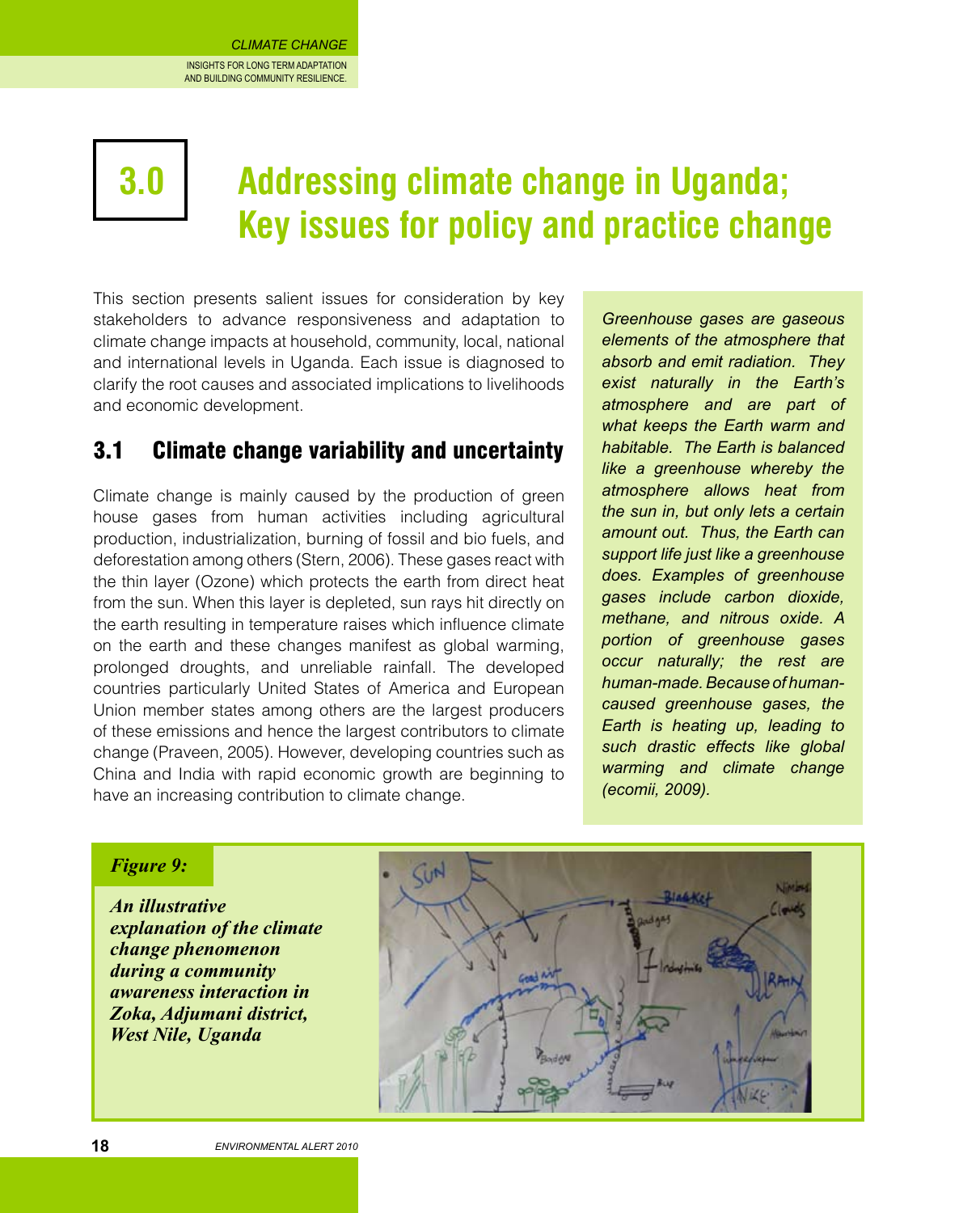Uncertainty in climate change predictions arise from lack of knowledge and human actions especially errors in measurement (Kabat, 2009). Climate change variability and uncertainity has implications on livelihood and economic development in Uganda. Considering Uganda's economy which is agro based with agriculture alone contributing 34% of national Gross Domestic Products (GDP) and employing close to 80% of the population (UBOS, 2006). The increase in Uganda's population raises demand for food and fiber thereby increasing pressure on natural ecosystems.

Climate change manifesting as prolonged droughts, unreliable rainfall patterns and floods exerts more pressure on natural resources and has implications to the Ugandan economy, which largely depends on rain-fed agriculture which is more vulnerable to climatic variability. Declining crop yields, especially in Africa, could leave hundreds of millions without the ability to produce or purchase sufficient food. In

#### *Figure 10.*

*Thunder storm destroys house and property in Nabukalu village, Wakiso district, Central Uganda* 



#### *Figure 11:*

*Flood homestead in Moyo district, Uganda* 



*'The climate has changed dramatically and it is unreliable i.e. we are no longer sure whether it will rain tomorrow or not. This has great implication for livelihood and economic development for the Country whose economy is agriculture and natural resource based and also to a greater extent depending on rain fed agriculture.'*

Uganda especially in Eastern and Northern parts of Teso and Lango, floods cut off the road network making communication difficult; submerged crop fields and destroyed crops and this will result in long term famine and increase in cost of food. This meant that over 1000 families were affected with famine and not able to meet their daily food requirements and subsequently addressing this requires adequate and timely provision of relief food rations to save their lives.

Falling farm incomes increase poverty and reduce the ability of households to invest in a better future, forcing them to use up meager savings just for survival. Furthermore, droughts lower the productive capacity of the country; reducing its agricultural exports, increasing food prices leading to food shortages, nutritional deficiencies and an unstable macro economy.

Secondly, livestock production is equally important to economic growth and development in Uganda. It contributes 7.5% of the GDP which is 17% of the

*ENVIRONMENTAL ALERT 2010*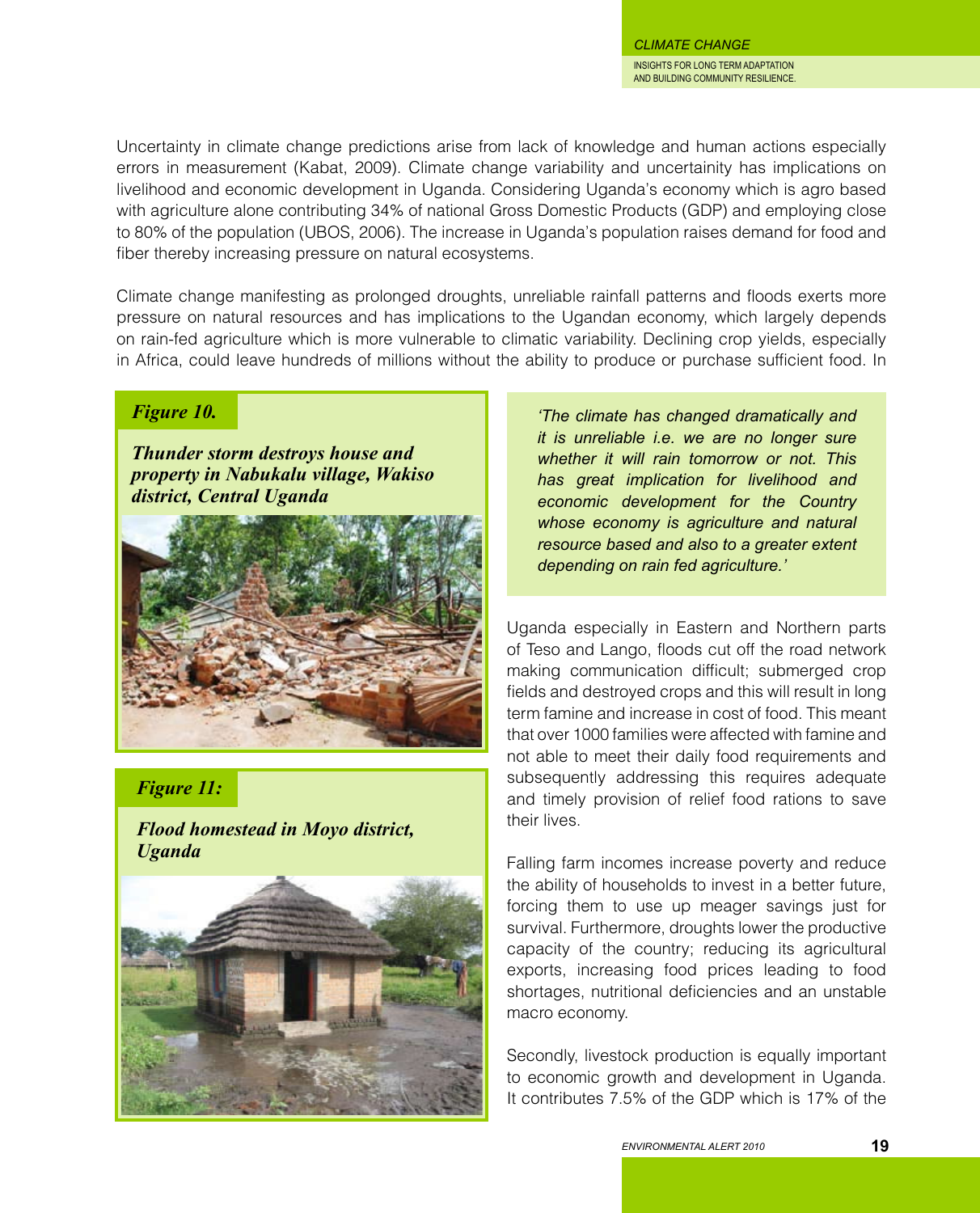agricultural GDP (UBOS, 2006). It highly depends on rain water for the growth of pastures and water for animals to feed and drink, respectively. Livestock production is largely concentrated along 'the cattle corridor' which runs from southwest to northeast across Uganda, encompassing 29 districts. This is one of the most degraded areas in Uganda with a lot of soil erosion, poor soil fertility and water scarcity due prolonged droughts (NEMA, 2001). The climate change will worsen the current conditions resulting in loss of pastures and drying of water reserves. These increased trends of degradation in the area will greatly reduce livestock productivity and subsequently its contribution to the economy. Additionally, it will trigger conflicts among the herders/pastoralists but also the neighboring (Land, Land use and Soils Program, 2006). Over all, given that the national budget projections are heavily reliant on export revenue from agricultural produce, this poses a challenge of where such revenues will be generated from when climate change unfolds its implications on the agricultural sector as discussed above.

#### *Figure 12:*

*Hailstone and strong wind destroy maize plantation in Nabukalu village, Wakiso district, Central Uganda* 



#### 3.2 Limited awareness/knowledge and information about climate change and associated impacts

Various stakeholders (such as natural resource users, political leaders at all levels and technical leaders at all levels among others) are at different levels in terms of understanding climate change issues e.g. climate change impacts, appropriate response actions to adapt to the impacts among other aspects. Yet at what ever level, they make decisions and undertake actions which may aggravate, address, prevent or maintain the impacts of climate change. It's therefore important to advance awareness on climate change through innovative means targeting all categories of stakeholders so that they can make decisions and take actions from an informed point of view for adaption to climate change impacts. For instance due lack of access to weather information, farming communities in West Nile still plan their farming systems and management in the context of two rainy seasons per year yet they are currently receiving one long rainy season throughout the year.

#### 3.3 Weak climate change adaptation capacity at all levels

Climate change adaptation capacity at all levels among various stakeholders is very weak. This is partly due to limited options for livelihood; lack of support to climate change adaptation actions (community, local and national levels) in policies and program implementation; limited knowledge on climate change adaptation options; and poor planning in the usual way without consideration of the current climate change variability and impacts.

The impacts climate change brings are so big, at extremes result in loss of property, lives and livelihood. Communities are very vulnerable to these impacts and hence are most affected. In order to survive,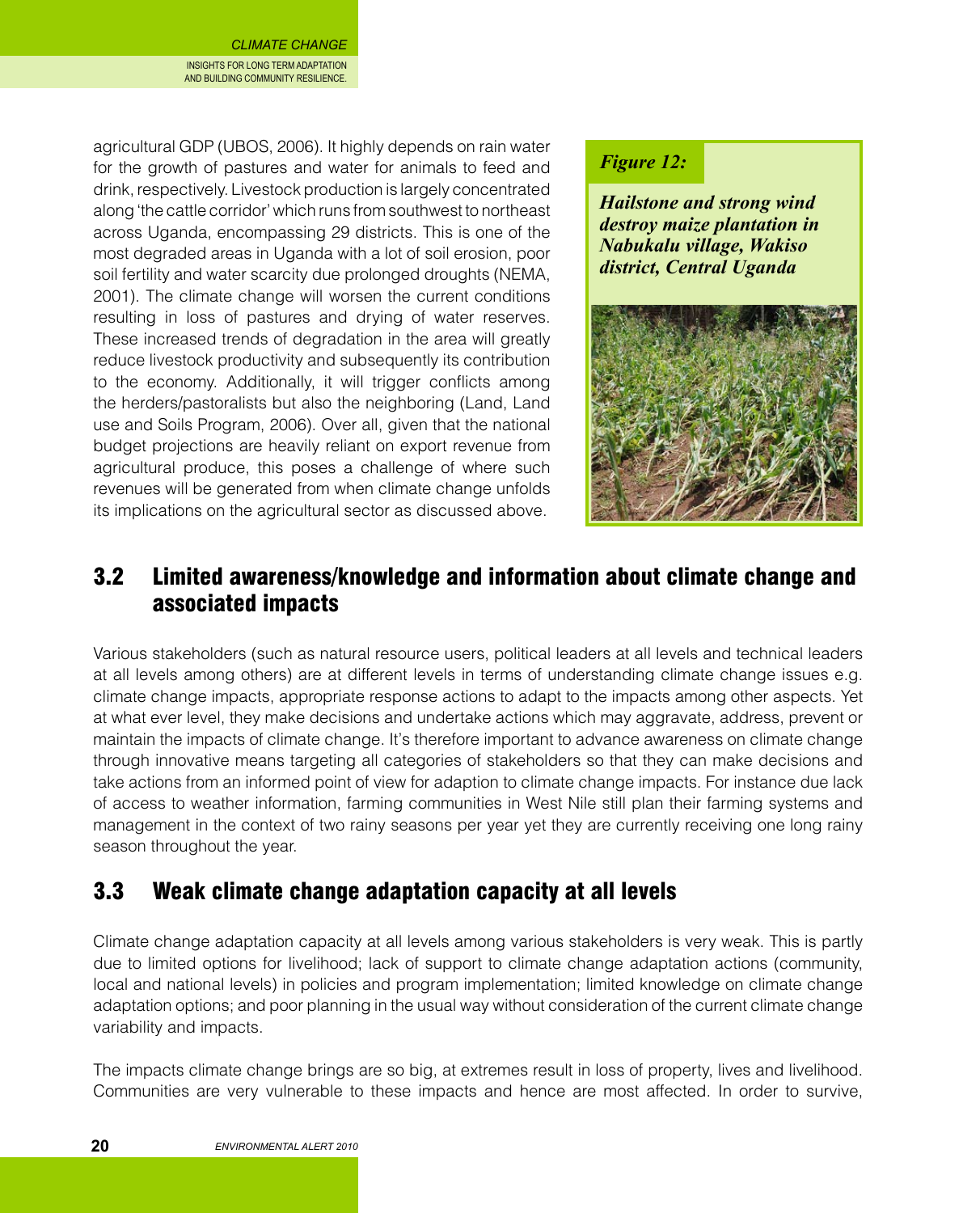communities have resorted to various coping mechanisms, some of which are detrimental to their livelihoods and long term survival e.g. stealing, prostitution, selling/ marrying off daughters at an early age. Subsequently, at a household level, there is increased alcoholism, domestic violence resulting in breakdown of families. In Adjumani district, husbands are reported to abandon their homes when they are overwhelmed with impacts that come with climate change. At the community level, there is hardly any economic activity that would go on when climate change impacts bite. For instance, when the roads have flooded and bridges swept away, communication and movements within such areas are totally cut off. Hence the impacts affect economic development directly and instantly.

Despite this, there is hardly any proactive response towards supporting community climate change adaptation. Responses only come by, when disasters hit and this is at the extreme level, for instance the Teso floods, land slides in Bududa, Sironko and Mbale districts and many others are likely or have been reported to come. At National level, National programs for climate change adaptation were developed in 2006 and approved in 2007 but not yet implemented.

*Climate change adaptation refers to adjustments in practices, processes, or structures to take into account changing climate conditions, to moderate potential damages, or to benefit from opportunities associated with climate change. It includes measures to reduce the sensitivity of a system, such as making agriculture less drought-sensitive, as well as increasing capacity to cope with an event, such as drought.*

*Adaptive capacity is the potential or ability to institute adaptation; the capacity of a system to adjust practices, processes or structures to moderate or offset the potential damage or take advantage of opportunities created by a given change in climate.*

#### *Figure 13:*

*Demonstration of soil and water conservation to farmers in Ajujo community in Adjumani district*



#### *Testimony*

 *"….food insecurity aggravated by climate change impacts has led to increament of school fees in most West Nile schools due to high food prices resulting from food shortage."*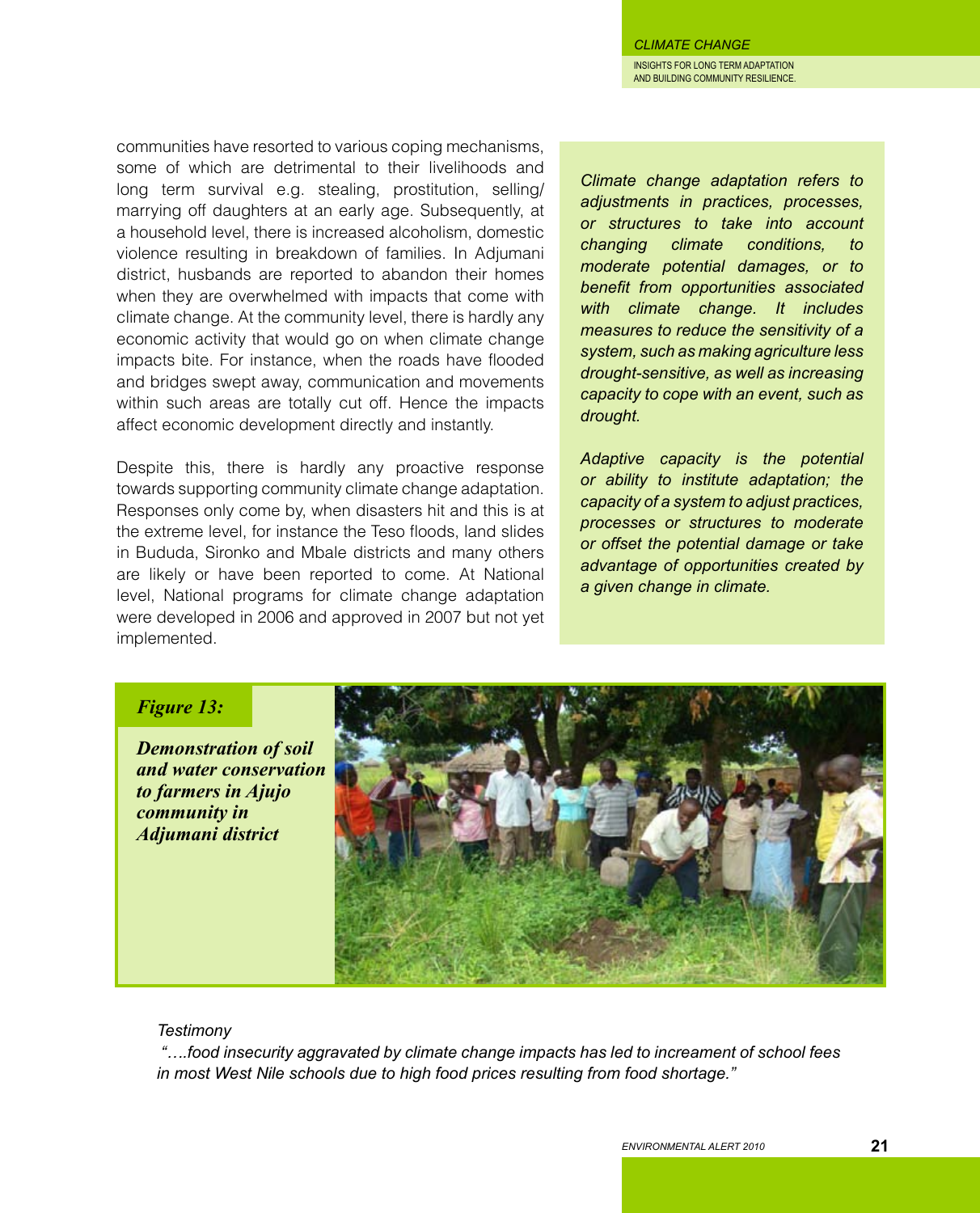The response always given is that the climate change adaptation fund has never been realized. The question here is, "For how long should we wait for this fund from outside as our people are perishing?" Is there opportunity for mainstreaming climate change adaptation actions in on going development projects like National Agricultural Advisory Services (NAADS), Farm Income Enhancement program, Can the Government of Uganda through the Ministry of Finance, planning and Economic development put aside funds to implement the NAPAs?

#### 3.4 Inadequate policies and strategies to guide and support climate change adaptation

At the time most policies or all policies were developed in all sectors (such as water, environment, health, education, energy), climate change was like a myth and not taken serious by policy makers. Consequently, most or all the policies across sectors are 'climate change blind' i.e. they are implemented in a business as usual sense. But now times have changed and climate is really biting and the impacts are evident and more are anticipated to come. Doing business as usual will be a costly venture. Despite this, Uganda does not have a comprehensive policy on climate change to guide all sectors to mainstream and or become climate sensitive.

The possible causes of this include limited prioritization and appreciation by key policy and decision makers for the need to develop a national comprehensive policy on climate change; limited funding for facilitating the policy making processes, limited participation and productive involvement of all stakeholders (including the most vulnerable categories) in the policy making processes; limited and varied understanding of climate change by different policy and decision makers at all levels. The overall impact of this is implementation of existing policies and programs without proactively addressing climate change issues in terms of supporting adaptation and mitigation. Furthermore, due to limited conceptualization of projects and programs in relation to addressing climate change impacts through a holistic approach. Most programs or projects are developed with a mind set that environment and climate change issues will be addressed by the appropriate lead institutions

*Coping mechanisms to climate change impacts by communities in Adjumani district, West Nile region* 

- *Sugarcane growing in Labolonga wetland in response to dried up soils in the upland*
- *Casual labour e.g. craft making which gives an alternative source of income in the absence of agricultural crops*
- *Collection and sale of honey to provide income for buying food*
- *Eating one meal a day;*
- *Initiating and running group saving schemes*
- *Exchange of livestock such as chicken and goats with food*
- *Most households have resorted to eating 1 meal per day due to food shortage*
- *Charcoal burning to generate income for buying food*
- *Feeding on wild foods/fruits such as water lilies*
- *Casual labor for alternative household income to buy food as agricultural crops fail*
- *Engaging in small businesses within the community including retail shops*
- *Cultivation in fragile wetlands e.g. fishing and farming communities in Omi and Ajujo villages in Adropi sub-county and Gbalala village in Dufile sub-county in Adjumani and Moyo districts, have converted wetlands along the river bank and within the river into gardens of maize.*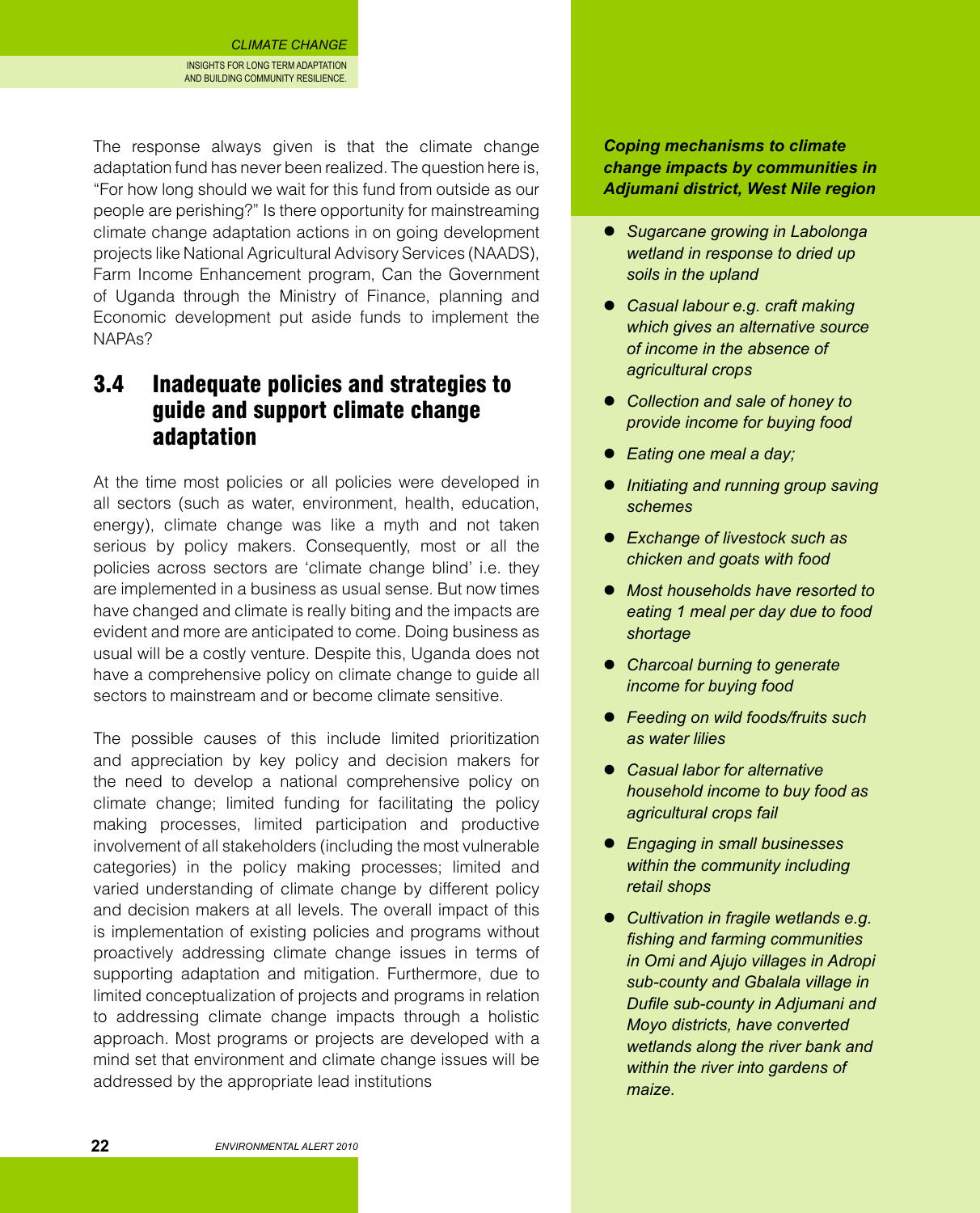The Climate Change Unit is mandated to initiate and coordinate the development of the climate change policy. How fast can we have this policy ready because we need it like yesterday? The Cabinet needs to give the required support to have this important policy completed and implemented and in the process, all sectors need to mainstream climate change adaptation actions in their programs. Such a policy would as well clarify the roles of different stakeholders at various levels.

#### 3.5 Weak policy implementation and governance

With poor policy implementation and enforcement, even good policies remain on paper and are not translated into practical actions to address the issues. Furthermore, weak governance associated with corruption, failure to account for public resources by implementing institutions means that support will never trickle down to the venerable and most affected categories of society and community but would remain in the pockets of a few individuals. Consequently, this will result in further degradation of the environment and natural resources because the communities have to directly depend on the natural resources for livelihood but also meet their basic needs. Climate change is likely to open up various funding mechanisms from within and without for adaptation and mitigation. However, without a framework for effective policy implementation and good governance, all these resources would go to waste thus not addressing the real issues but end up in pockets of a few individuals.

A case in point is the poor governance in the water and environment sector which is accelerating degradation of the environment and natural resources country wide, specifically in the forestry and wetlands sub sectors. The following are key aspects in the forestry sector in light of governance, transparency and accountability which require streamlining and taking appropriate action:

- Non-compliance with forestry laws and administrative procedures. These have increased since the enactment of the national forestry and tree planting act of 2003, for instance National Forestry Authority has not at all occasions adequately followed the laws and procedures governing the award of forest concessions;
- Failure to comply with the land allocation guidelines for access and acquisition of land for planting trees in the central forest reserves. E.g. adjacent communities living near these central forest reserves are expected to get at least 5-10% of the land allocated as an incentive for these communities for their contribution towards conservation and sustainable utilization of these forests. Unfortunately, in many occasions they have not benefited, instead land is given to individuals or private companies who stay far away from the forest;
- Value for money from concessions there is evidence of lack of transparency in the awarding processes of forest concessions which has resulted into lack of value for money in forest investment and also compromises other goods and services provided by the forests;
- Failure by Government to address the challenge of encroachment on forests. This has been highly politicized and is controversial issue. It stems from the President's Executive order to halt excavation of encroachers from forests in 2005. Consequently, politicians have continued to encourage communities to resist evacuation and in away its accelerating encroachment on forest resulting in further degradation and loss.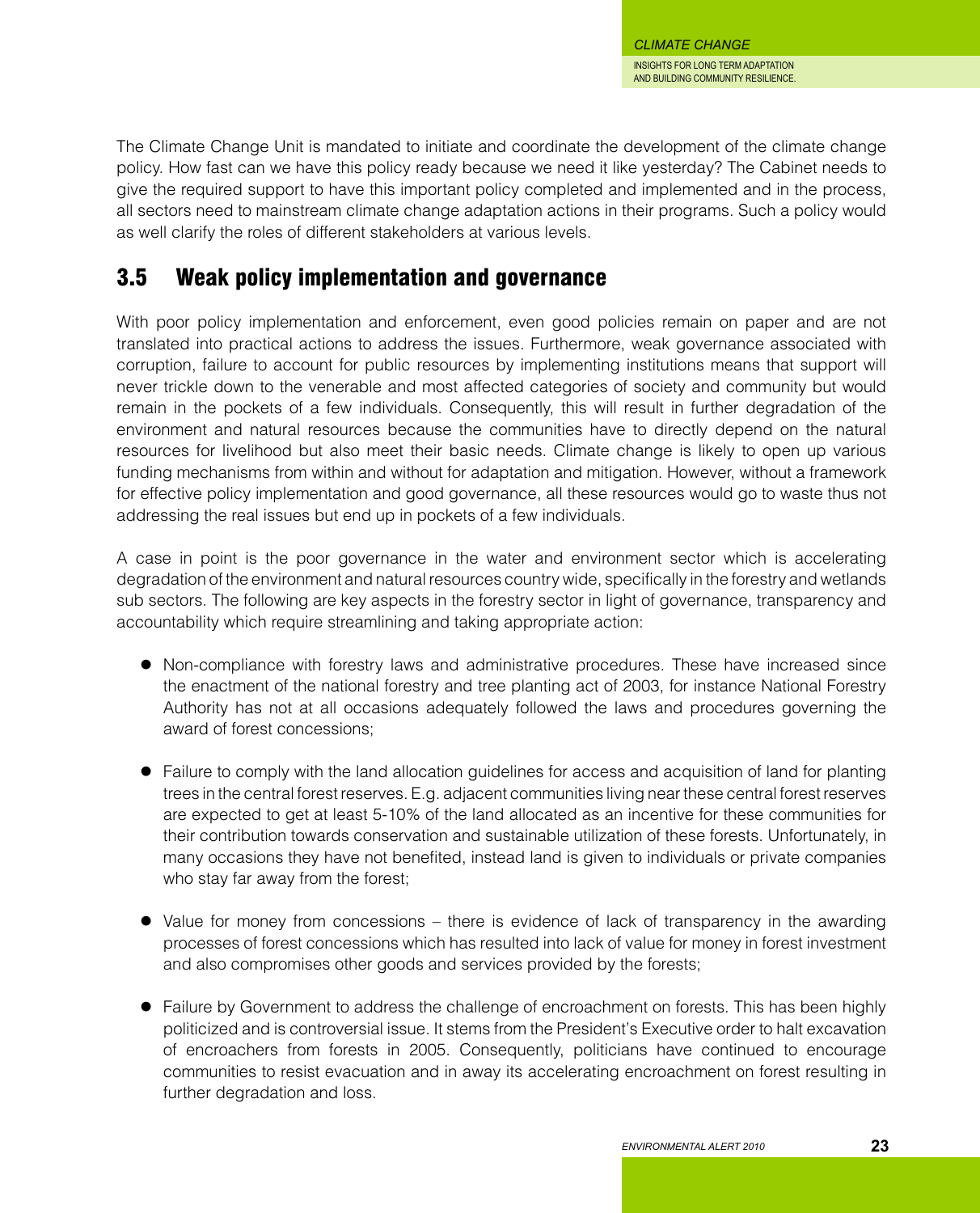#### 3.6 Poor coordination of climate change adaptation initiatives

Climate change being a cross sector issue calls for adequate and effective coordination of all actions towards addressing it at all levels. The Climate Change Unit (CCU) in the overarching institution at the National level mandated to coordinate climate change adaptation and mitigation actions in all the sectors and actors.

At the local government levels, the situation is even worse. For there is hardly any effort to coordinate integration climate change adaptation and mitigation actions in local government development planning process. If they exist they are adhoc actions responding to climate change impacts and disasters which have already happened and destroyed property and lives. This could partly be attributed to limited awareness on climate change issues and also lack of implementation of the national program for climate change adaptation (NAPA) and associated weak linkages between national level institutions working on climate change and local government stakeholders. Therefore, at the local level should the coordination of climate change adaptation and mitigation initiatives be a responsibility of the Chief Administrative Officer or District Planner or there is need for establishment of a multi-stakeholder working committee on climate change to provide appropriate support in this context. These and other ideas need to be thought through to come up with practical solutions to ensure that climate change adaptation actions are integrated in local government development plans.

However, effective coordination by such institutions requires adequate resources in terms both human resource capacity and funding. Unfortunately, these have not yet been adequately realized, for instance, the CCU currently has only five staff that are expected to provide technical guidance and support all over the country. Furthermore, there is limited facilitation in terms finance resources allocation to the CCU to undertake this task effectively. The situation is not very different in the case of NFA, where only one staff is coordinating the REDD+ process. Its important that Governments allocates resources were they are required if we are to strengthen our capacity to adapt to climate change impacts, otherwise we will perish.

Overall, this anomaly has resulted in limited inter-sectoral planning and implementation to address climate change impacts, for instance the NAPA was developed in 2007 but to date it has never been implemented probably because other sectors think that the CCU should single handedly spearhead the implementation of the NAPA across all sectors. Besides, the NAPA clearly stipulates what each sector can implement as a way of supporting climate change adaptation. In other words, the NAPA should be used as a guiding document for supporting climate change adaptation actions across all sectors. The CCU should consider providing technical guidance to the different sectors to develop competitive proposals to attract funding.

### 3.7 Limited research on climate change

Responding to climate change impacts through appropriate adaptation and mitigation mechanisms requires practical resilient solutions in form of technological, social and economic aspects. These can be developed through systematic research on climate change and associated impacts. Apparently, in Uganda there is limited research on climate change and related impacts on livelihood, natural resources. This is partly attributed to limited funding for research on climate change impacts, adaptation and mitigation; limited focus and prioritization by researchers to study climate change; inadequate facilities for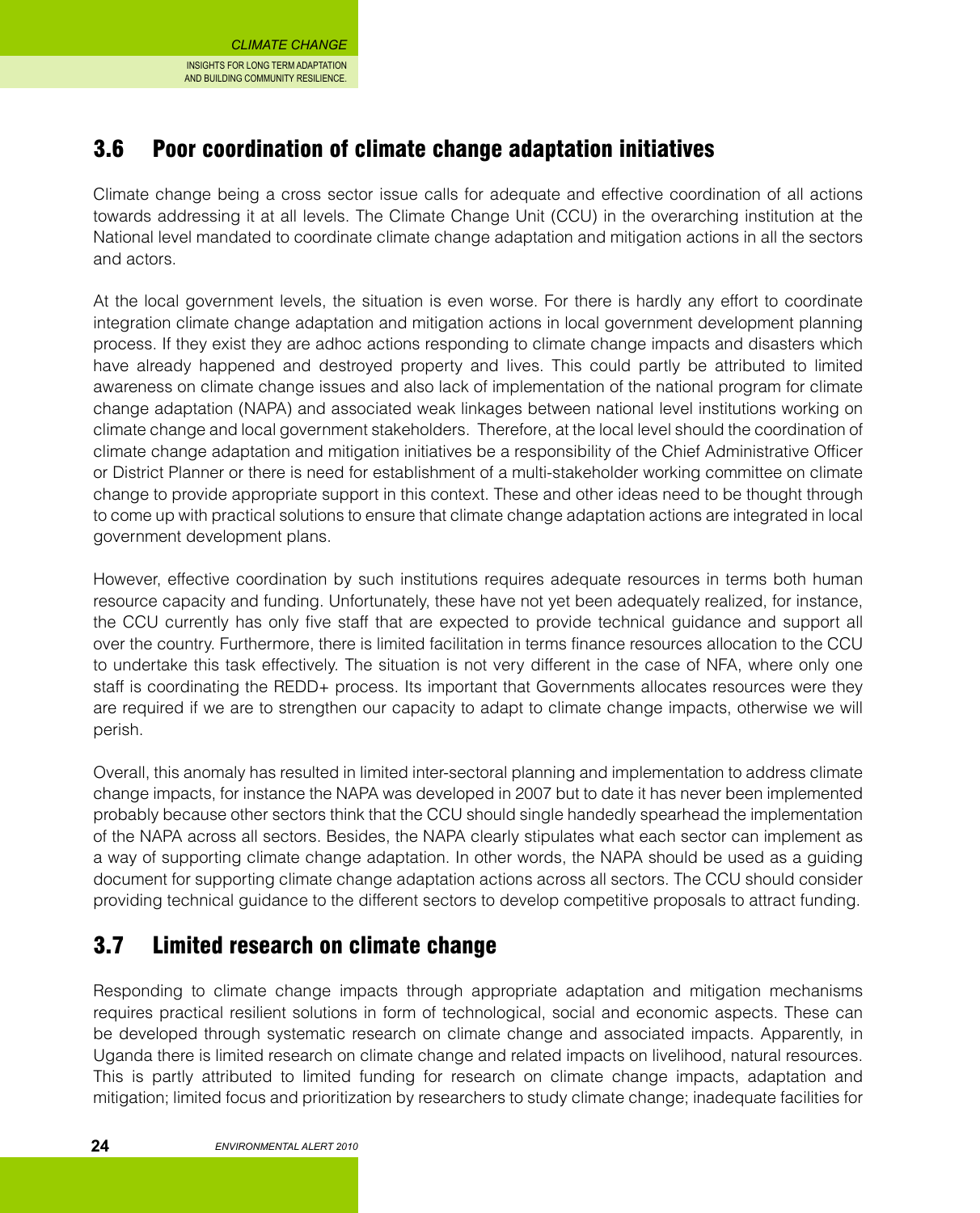collection of weather information on climate change by region. Overall this has an implication of limited knowledge and information on appropriate options to support climate change adaptation and mitigation thereby increasing vulnerability to climate change impacts at all levels.

#### 3.8 Climate change sensitivity and vulnerability

Climate change impacts affect various gender categories differently. Particularly, the most vulnerable gender categories include children, women, and people with disabilities. At household level in most Ugandan societies, women are charged with a major responsibility of caring for the rest of the family members. For instance fetching water, cooking food, house keeping, caring for the children, the old and the sick among other household chores. Hence, women in Uganda provide 70-80% of the agricultural household labor (Nabuumba, 2008).

Impacts of climate change manifesting as drying of rivers, springs and bore holes means that they have to move longer distances to look for water. Hence they are most affected by the impacts of climate change. On the other hand, given that men are the bread winners in the households and also charged with providing for all and ensuring security in the home, they are overburdened by impacts of climate change. Therefore, climate change adaptation actions should target both men and women as part of the solutions to leave with it.

#### *Table 1. Ranking climate change vulnerability in Schools and local communities in Adjumani, Moyo and Yumbe*

| <b>Schools</b>  |      | <b>Farming community in Ajujo</b> |      |
|-----------------|------|-----------------------------------|------|
| Category        | Rank | Category                          | Rank |
| School girls    |      | Children                          |      |
| School boys     | っ    | Elderly                           | っ    |
| Support staff   | З    | Disabled                          | З    |
| Female teachers | 4    | Women                             |      |
| Male teachers   | 5    | Men                               | 5    |

*Sensitivity is the degree to which a given change in climate will lead to positive or negative changes in a system, such as to the functions of an ecosystem or output from a particular type of agricultural production.*

*Vulnerability is the extent to which a natural or social system is susceptible to sustaining damage from climate change, determined by exposure, sensitivity and coping capacity (as well as structural processes). Hence, it may be biophysical or socioeconomic vulnerability (GECHS, 2008).* 

*Vulnerability = (adaptive capacity) – (sensitivity + exposure)*

*E = exposure — size of the area and/or population affected* 

*S = sensitivity — the intrinsic (age, sex, SES, ethnicity, livelihood strategies, etc.) and extrinsic (institutions, entitlements, etc.) characteristics of a population*

*A = adaptive capacity — capacities of the population, place or system to resist impacts, cope with losses, and/or regain functions*

#### *Community perspectives on gender and climate change in Adjumani district*

*Community members identified children as the most affected group of people when climate change impacts hit the community due to their vulnerability to malnutrition and other diseases including malaria.* 

*Communities observed that sick people needed urgent attention during times of hunger in a household. They said that HIV/AIDS affected some households in the community and climate change impacts such as hunger could only worsen the situation.*

*They also noted that women/mothers due to their multiple responsibilities ranging from production and preparation of food in a household were more affected by climate change impacts in comparison to men.* 

*ENVIRONMENTAL ALERT 2010*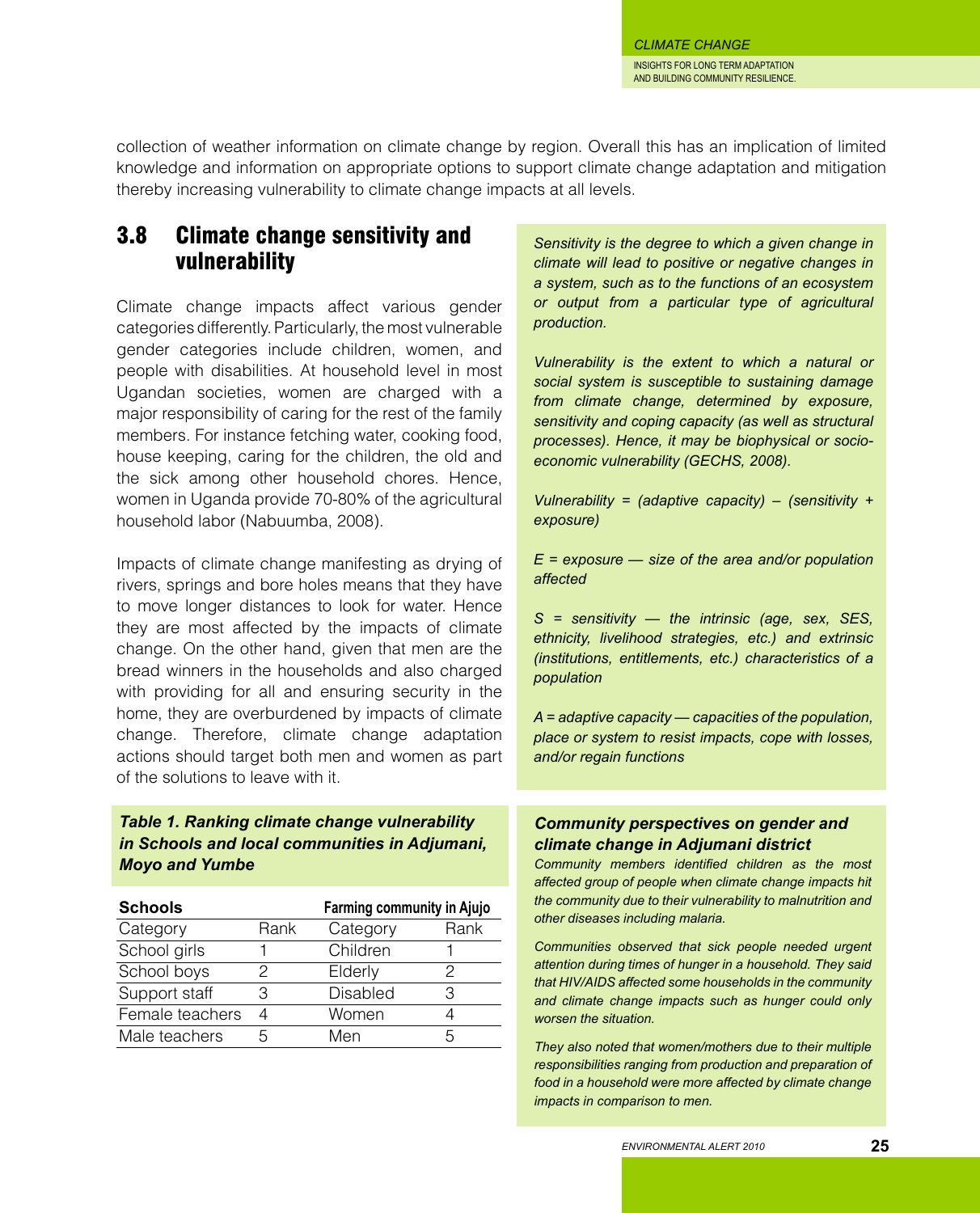

## **4.0 Practical Recommendations towards climate change adaptation in Uganda**

The following recommendations are presented targeting key stakeholders at village, local and national levels. They should proactively consider them in development planning and implementation to address the critical issues towards long term adaptation to climate change impacts in Uganda for improved livelihood and sustainable development.

| <b>Stakeholder at village level</b> | <b>Key Practical Recommendation</b>                                                                                                                                                                                                                                                                                                                                                                                                                                                                                                                                                                       |
|-------------------------------------|-----------------------------------------------------------------------------------------------------------------------------------------------------------------------------------------------------------------------------------------------------------------------------------------------------------------------------------------------------------------------------------------------------------------------------------------------------------------------------------------------------------------------------------------------------------------------------------------------------------|
| Individual                          | (a) Participation in decision making and implementation of<br>climate change adaptation initiatives/programs at community<br>level<br>(b) Following engagement with media and participating in<br>community interactions and gatherings to become aware of<br>what is happening in the community<br>(c) Diversify livelihood opportunities for household income<br>generations especially off-farm activities<br>(d) Undertaking appropriate coping mechanisms in context of<br>climate change impacts e.g. prolonged droughts, floods                                                                    |
| <b>Stakeholder at local level</b>   | <b>Key Policy Recommendation</b>                                                                                                                                                                                                                                                                                                                                                                                                                                                                                                                                                                          |
| Household/Village                   | (a) Supporting community self help initiative as coping<br>mechanisms to climate change impacts at community level<br>(b) Active participation in decision making and implementation<br>of climate change adaptation initiatives/programs at<br>community level<br>(c) Support diversification livelihood opportunities for household<br>income generations especially off-farm activities<br>(d) Prompt reporting of climate change impacts to appropriate<br>authorities and leader<br>(e) Proper management of natural resources including forests<br>wetlands, water sources, land/soils among others |
| <b>Local Government</b>             | (a) Strengthen coordination of climate change activities and<br>initiatives in the districts. This could be through establishing<br>effective local multi-stakeholder committees to provide<br>appropriate strategic and policy guidance                                                                                                                                                                                                                                                                                                                                                                  |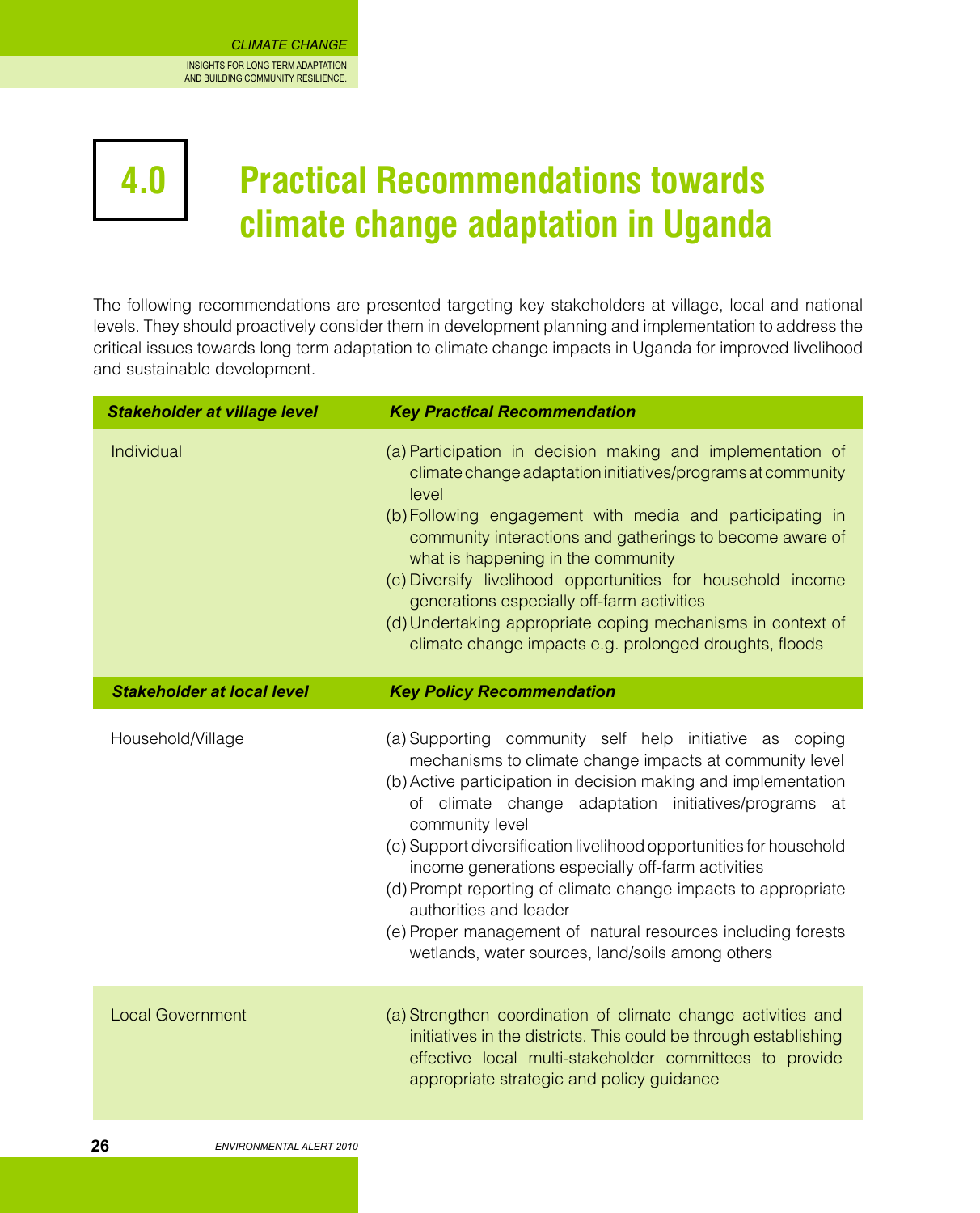| <b>Stakeholder at National level</b>                                                                                                                                                                | <b>Key Policy Recommendation</b>                                                                                                                                                                                                                                                                                                                                                                             |
|-----------------------------------------------------------------------------------------------------------------------------------------------------------------------------------------------------|--------------------------------------------------------------------------------------------------------------------------------------------------------------------------------------------------------------------------------------------------------------------------------------------------------------------------------------------------------------------------------------------------------------|
| Climate Change Unit under the<br>Ministry of water and environment,<br>Civil Society organizations,<br><b>Development Partners</b>                                                                  | (a) Spearheading, coordinating and funding implementation<br>of the Ugandan National Adaptation Programs of Action<br>on climate change                                                                                                                                                                                                                                                                      |
| Uganda Cabinet, Climate Change<br>Unit under the Ministry of Water<br>and Environment, Development<br>Partners                                                                                      | (a) Developing a national policy and institutional framework<br>to guide effective responses to climate change impacts<br>in Uganda at community, local and national levels                                                                                                                                                                                                                                  |
| Government of Uganda<br>through Ministry of Water and<br>Environment and the Ministry of<br>Finance, Planning and Economic<br>Development, Ministry of<br>Local Government, Metrology<br>Department | (a) Strengthening human resources and logistical capacity<br>at the Climate Change Unit and local government levels                                                                                                                                                                                                                                                                                          |
| National Planning Authority,<br>All Ministries, All Government<br>parastatals, Civil Society<br>Organizations, Academia,<br>Research Institutions,                                                  | (a) Strengthen coordination of climate change activities and<br>initiatives in the country. This could be through establishing<br>effective national multi-stakeholder committees to provide<br>appropriate strategic and policy guidance;<br>(b) Mainstreaming climate change adaptation actions in<br>development planning, programs and implementation<br>informed by the anticipated climate variability |
| Metrology department, Ministry of<br>Water and Environment, Ministry<br>of Agriculture, Animal Industries<br>and Fisheries                                                                          | (a) Strengthening the generation and dissemination of<br>accurate climate change information and early warning<br>systems through provide adequate equipment and<br>facilitation to mandated institutions                                                                                                                                                                                                    |
| Religious and cultural institutions,<br>Parliamentary Forum on Climate<br>Change among others                                                                                                       | (a) Deepening awareness for adaptations actions on climate<br>change impacts, at the local and community levels;<br>(b) Influence behavior change for better environmental<br>management and stewardship among Ugandans at all<br>levels                                                                                                                                                                     |
| Office of the Prime Minister,<br>Ministry of disaster preparedness,<br>Civil Society Organizations,<br><b>Development Partners</b>                                                                  | (a) Strengthening disaster preparedness and risk<br>management at community level                                                                                                                                                                                                                                                                                                                            |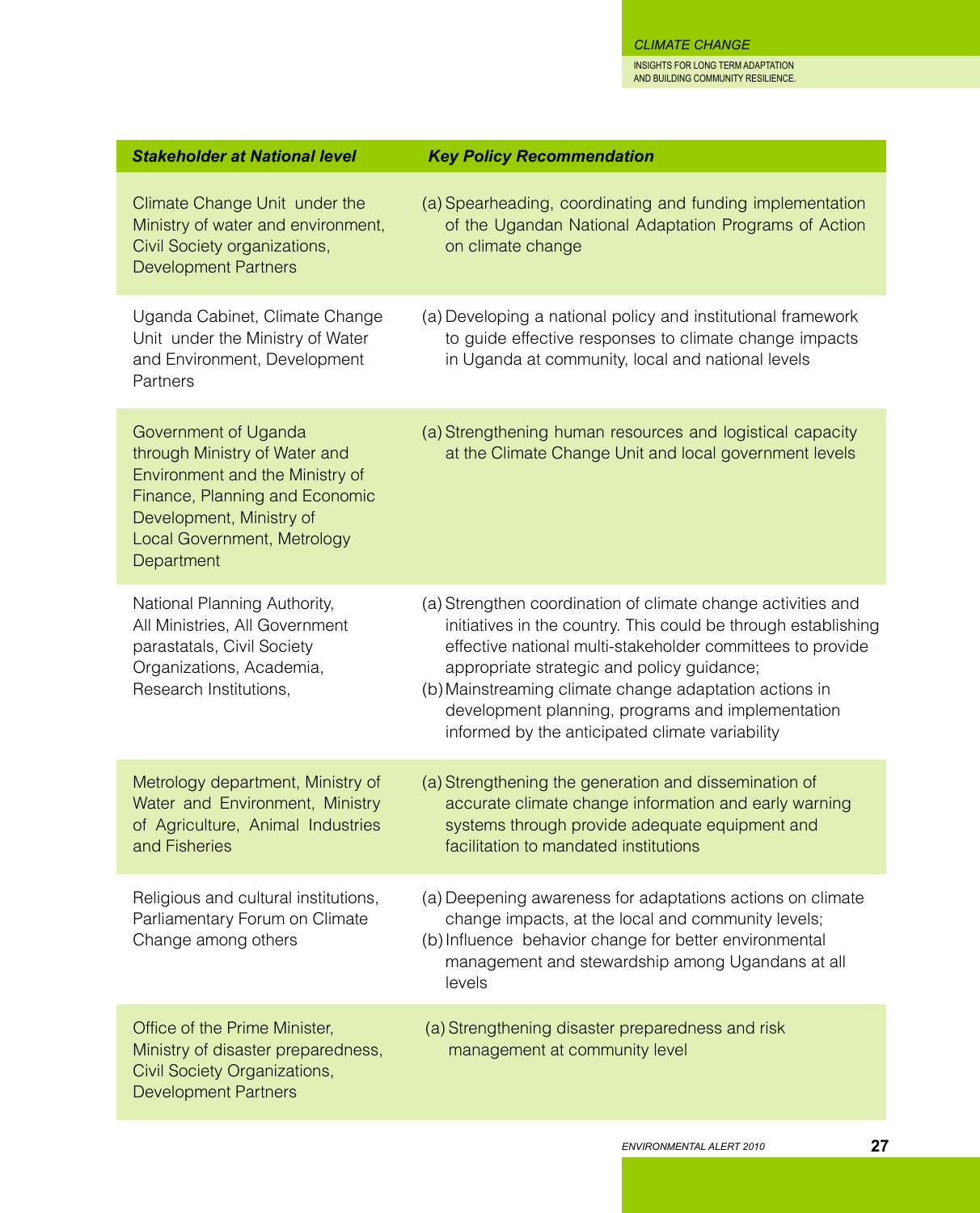| Climate Change Unit, National Planning<br>Authority, Ministry of Finance, Planning<br>and Economic Development                                    | (a) Strengtheninter-sectral planning and implementation<br>of climate change adaptation actions                                                                                                                                                                                                                                                                                                                                                                                                                                                                     |
|---------------------------------------------------------------------------------------------------------------------------------------------------|---------------------------------------------------------------------------------------------------------------------------------------------------------------------------------------------------------------------------------------------------------------------------------------------------------------------------------------------------------------------------------------------------------------------------------------------------------------------------------------------------------------------------------------------------------------------|
| National Agricultural Research<br>Organization, Academia, National Council<br>for Science and Technology, National<br>Forestry Research Institute | (a) Conduct and disseminate research in appropriate<br>drought resistant and early maturing crop varieties;<br>(b) Repackage and disseminate research findings on<br>climate change and associated impacts to policy<br>makers at different levels                                                                                                                                                                                                                                                                                                                  |
| <b>National Forestry Authority</b>                                                                                                                | (a) Enhance coordination in the development and<br>implementation of the REDD readiness plan<br>for Uganda for productive involvement and<br>participation of all stakeholders                                                                                                                                                                                                                                                                                                                                                                                      |
| <b>Private Sector</b>                                                                                                                             | (a) Undertake and implement environment and climate<br>impact assessment prior to engaging in business;<br>(b) Explore mechanisms for innovative crop and<br>livestock insurance for protection of farmers and<br>natural resources dependent communities against<br>impacts of climate change;<br>(c) Support access of micro finance to farmers and<br>natural resources dependent communities<br>(d) Providing financial support for climate change<br>actions both adaptation and mitigation as part of<br>their social corporate obligation and responsibility |
| <b>Media Institutions</b>                                                                                                                         | (a) Enhance collaboration and partnership with lead<br>agencies and development institutions working<br>on climate change to simplify and relay accurate<br>information on climate change to masses;<br>(b) Strengthen reporting and coverage of climate<br>change events/impacts/climate information at<br>community, national, regional and international<br>levels                                                                                                                                                                                               |
| Legislators and Councilors                                                                                                                        | (a) To enact regulations, legislation, bylaws and<br>ordinances which will promote and support climate<br>adaptation;<br>(b) Ensure that budgeted plans have adequate<br>resources allocations for climate change<br>adaptation                                                                                                                                                                                                                                                                                                                                     |

*CLIMATE CHANGE*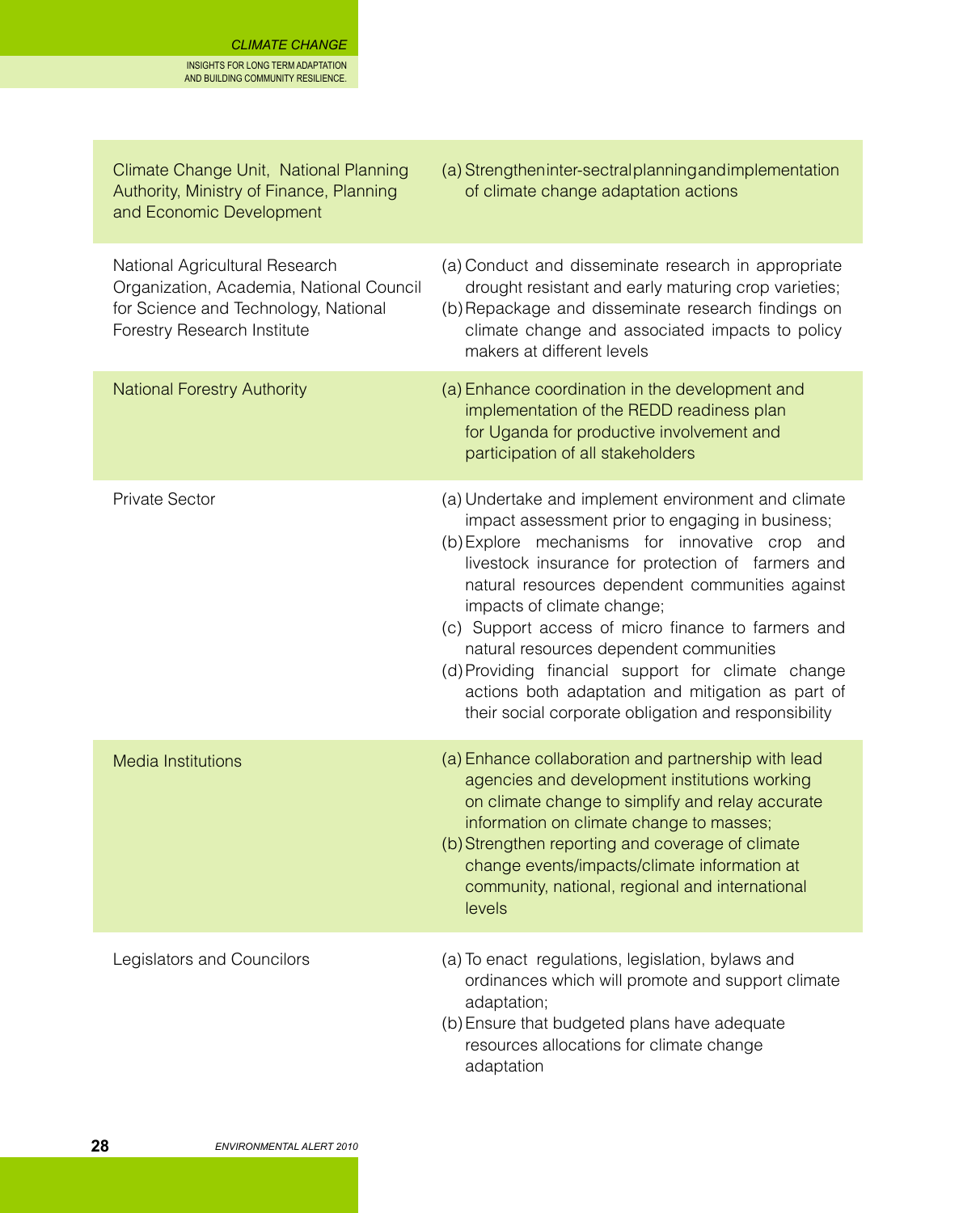| <b>Development Partners</b>                                     | (a) Mobilize and provide resources to support<br>climate change adaptation actions initiated by all<br>stakeholders at community, local, national and<br>regional levels;<br>(b) Provide specialized technical assistance and back<br>stopping to key lead Institutions in climate change<br>adaptation and mitigation                                                                                                                                                                                                                                                                                                                                                                                                              |
|-----------------------------------------------------------------|-------------------------------------------------------------------------------------------------------------------------------------------------------------------------------------------------------------------------------------------------------------------------------------------------------------------------------------------------------------------------------------------------------------------------------------------------------------------------------------------------------------------------------------------------------------------------------------------------------------------------------------------------------------------------------------------------------------------------------------|
| Civil Society Organizations                                     | (a) Advance awareness creation about climate change,<br>associated impacts among stakeholders to illicit<br>appropriate climate change adaptation actions;<br>(b) Policy lobbying and advocacy for integration of<br>climate change in development planning and policy<br>processes at national and local and associated<br>resource allocation to support climate change<br>adaptation actions at the local level;<br>(c) Piloting and up scaling climate change adaptation<br>actions at community levels to reduce vulnerability of<br>communities to impacts of climate change;<br>(d) Strengthening partnership and networking on issues<br>of climate change at local, national and regional levels<br>among key stakeholders |
| <b>Stakeholder at East African</b><br><b>Sub regional level</b> | <b>Key Policy Recommendation</b>                                                                                                                                                                                                                                                                                                                                                                                                                                                                                                                                                                                                                                                                                                    |
| East African Legislative Assembly                               | (a) Monitor implementation of the East African<br>Community Policy and Strategies on Climate<br>Change and ensure that they informs national<br>policies on climate change                                                                                                                                                                                                                                                                                                                                                                                                                                                                                                                                                          |
| East African Sub Regional Institutions                          | (a) Strengthening the capacity on climate change<br>impacts modeling, understanding and<br>communication of uncertainty, and possible<br>adaptation within regional institutions and programs<br>(b) Support regional coordination of climate change<br>adaptation and mitigation actions and programs in<br>the East African Region                                                                                                                                                                                                                                                                                                                                                                                                |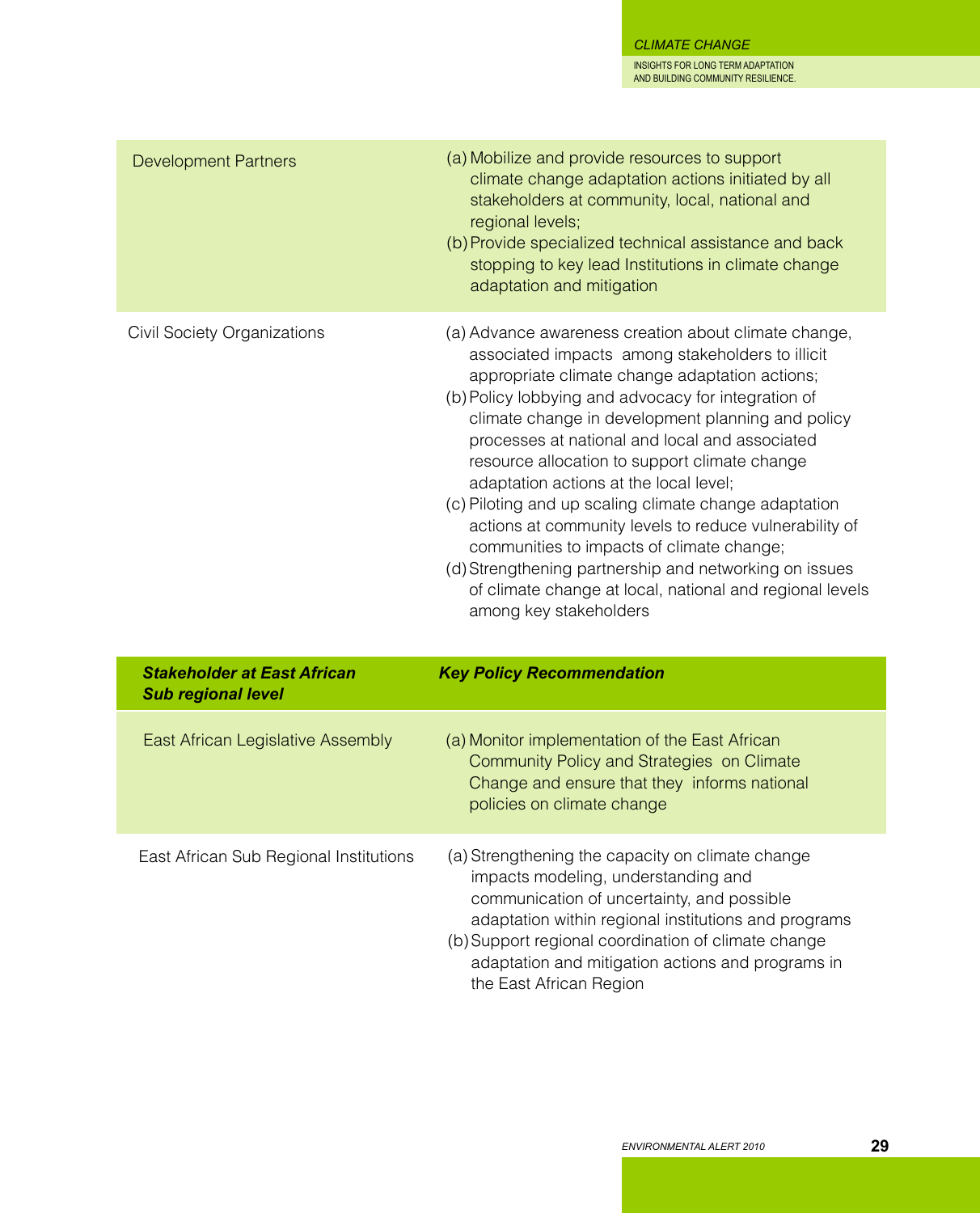# **5.0 An Appeal**

Business as usual is not a solution to the uncertainties and risks associated with climate change variability and impacts. Leaving with the impacts of climate change requires building resilience through short term and long term climate change adaptation and mitigation initiatives. This requires proactive responses by everybody given that we are all part of the problem and therefore should part of the solution.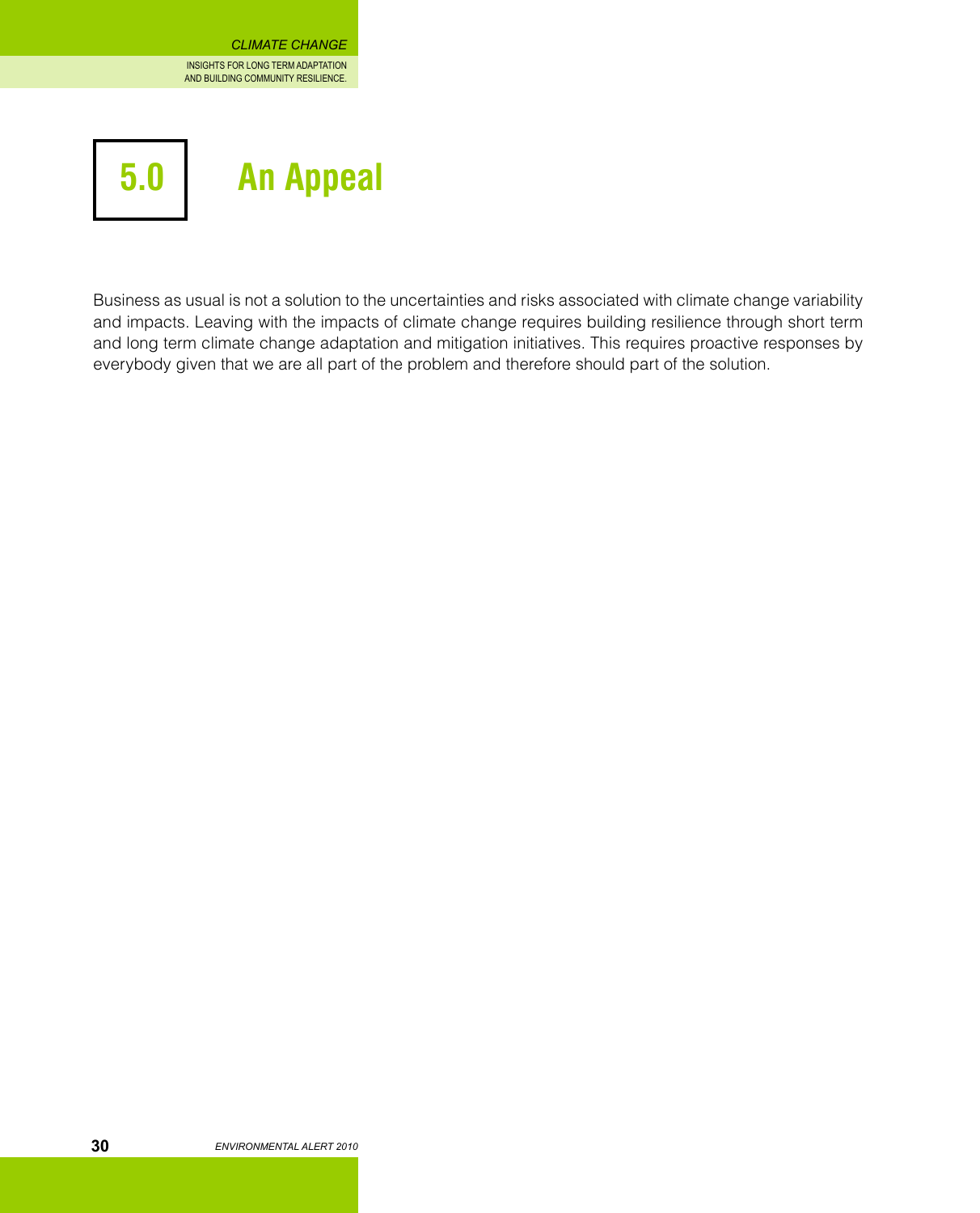## **6.0 Selected references for further readings**

### 6.1 Bibliography

Bali Action Plan, (2007). *http://unfccc.int/meetings/cop\_13/items/4049.php* 

EAC, (2010). East African Climate Change Policy, EAC Secretariat, Arusha, Tanzania. http://www.eac. int/environment/index.php?option=com\_docman&Itemid=159

Environmental Alert, (2007). Climate Change: The time to act is now. Environmental Alert, Kampala Uganda. http://www.envalert.org

Environmental Alert, (2009/2010). Activity reports on facilitated actions for supporting community climate change adaptation in West Nile region by Environmental Alert

FAO, (2000). Food and Agriculture Organization Forest Resources Assessment 2000 definitions. Conservation for the Sustainable Development of Forests World-wide: A Compendium of Concepts and Term. The Forestry Chronicle Vol. 70 (6): 666-674. http://www.fao.org/docrep/003/x6896e/x6896e0e. htm

Kabat Panel, (2009). Should the uncertainty in climate scenarios limit adaptation? A paper discussed during a East Africa Regional training workshop on mainstreaming climate change adaptation in Agriculture and Natural resources management at Addis Ababa University, Ethiopia. Organized by Wageningen University and Research Centre, Addis Ababa University, RUFORUM, ASARECA and IUCN

Nabuumba Nayenga Rosetti, (2008). Gender dynamics in Agriculture in Uganda; what are the key policy considerations? http://docs.google.com/viewer?a=v&q=cache:0tT9FFYsqWgJ:www.finance. go.ug/docs/Policy%2520brief%2520on%2520Gender%2520Dynamics%2520in%2520Agriculture%2 520in%2520Uganda.pdf+what+is+the+percentage+of+women+involved+in+farming+in+uganda& hl=en&gl=ug&pid=bl&srcid=ADGEESjF7rLGzbNXPBH0Iw\_3dqMVNGPHGltdjxd8PW4R3-Z6oW\_G8 CCIhnXUqsy5rwC65OflwE2ux4yylEcpXqvi7-Zn0UczyVODB2Hx35dQlZUthbPO2k8MknRF1cSBTClE acpW\_sm1&sig=AHIEtbQt0j1-\_dz4PRRGGT\_d9tG68ZnBhg

NDP (2010/11-2014/15). The National Development Plan for Uganda. National Planning Authority, Kampala, Uganda http://www.npa.ug/docs/finalndp.pdf

NAPA. (2007). National Adaptation Program of Action on Climate Change in Uganda. http://www. preventionweb.net/english/policies/v.php?id=8578&cid=180

PACJA, (2010). Pan African Climate Change Justice Alliance. Why we oppose the Copenhagen Accord. http://www.pacja.org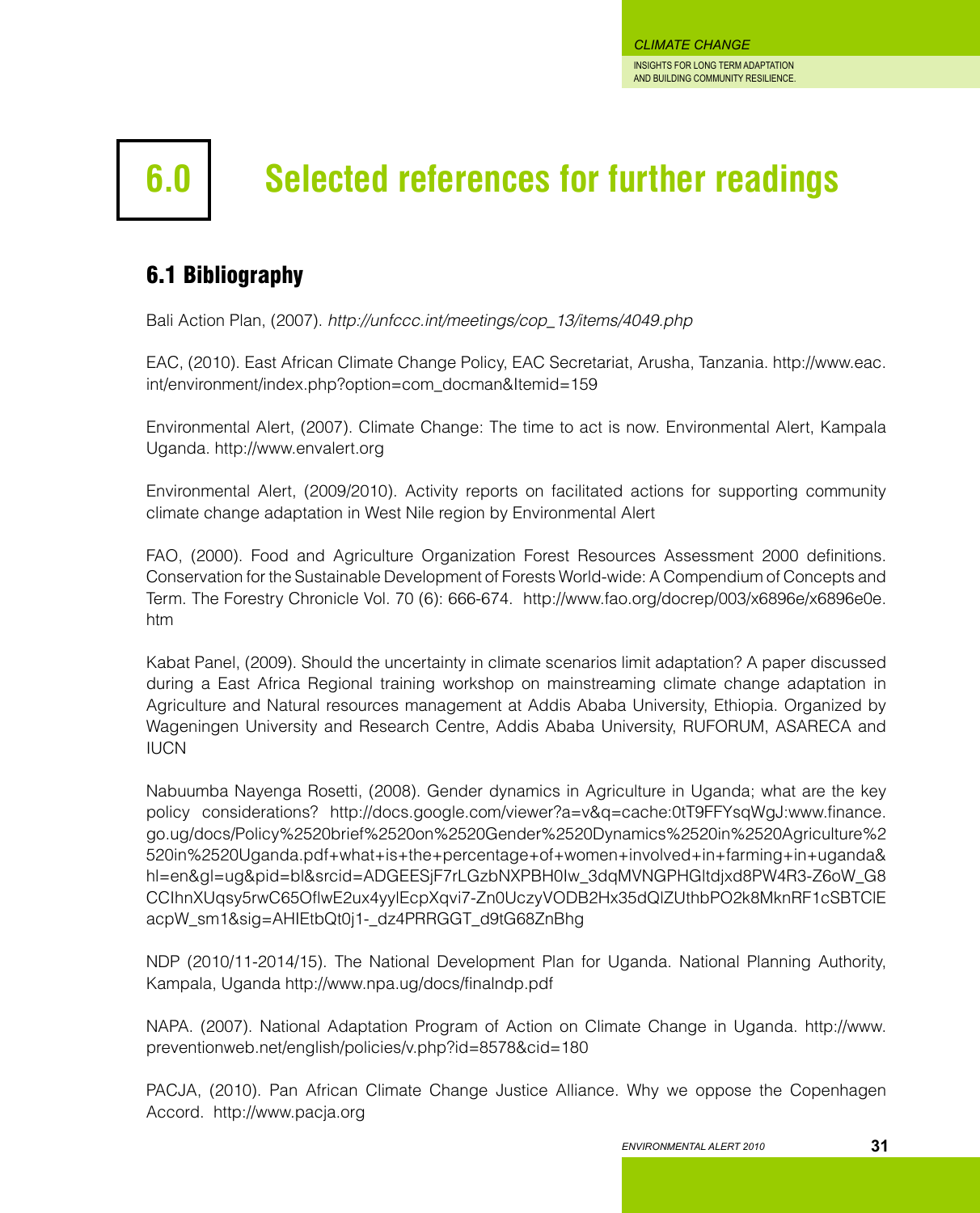Praveen, J. (2005). Climate change and its implications: Which way now? Centre for Economic Studies and Planning, Jawaharlal Nehru University, New Delhi, India Stern, (2006). The Economics of Climate Change

Ronald Musoke, (2008). Municipal waste project to reduce garbage in Uganda's major towns. In EnviroConserve Africa, 2008. A publication of Impulse Communication Options Ltd. http://enviroconserve. org/article.php?Article=17&Mag=3&Topic=&Subtopic=

Zake, J., 2009. Due to climate change, West Nile destroys wetlands. A topical opinion article published in the New Vision on 9th December 2009. http://www.newvision.co.ug/D/8/459/703603

Zake, J., 2009. A guide to climate change effects and impacts in the Lake Victoria region. A publication of the Uganda Coalition for Sustainable Development (UCSD) developed through reviews and consultations with key stakeholders in the Lake Victoria region. Pp 31 Kampala, Uganda.

Zake, J., and Kaggwa D. (2007). Climate change and its implications to livelihoods and economic development in Uganda. A key note paper presented at the Environmental Alert Awards 2007.

#### 6.2 Key web based resources

Capacity strengthening of LDCs in Adaptation to Climate Change (CLACC) project in Uganda, implemented by DENIVA in partnership with International Institute of Environment and Development (IIED). http://www.deniva.or.ug/files/\_h\_index.php?pageName=programme-climatechange.html

Copenhagen Accord, 2009. http://www.denmark.dk/NR/rdonlyres/C41B62AB-4688-4ACE-BB7B-F6D2C8AAEC20/0/copenhagen\_accord.pdf

Copenhagen Accord, (2009). Wikipedia, The free encyclopedia. http://en.wikipedia.org/wiki/United\_Nations\_Framework\_Convention\_on\_Climate\_Change

Emission Database for Global Atmospheric Research version 3.2, fast track 2000 project. Climate change and agriculture. Wikipedia, 2010 http://en.wikipedia.org/wiki/Climate\_change\_and\_agriculture

http://www.ipccfacts.org http://www.forestcarbonpartnership.org/fcp/ http://www.un-redd.org/UNREDDProgramme/tabid/583/language/en-US/Default.aspx -

Investing in REDD Plus; Executive summary of The Forest Dialogue consensus, September 2009 REDD, an overview of risks and opportunities for the poor. http://www.diis.dk/graphics/Publications/Reports2009/DIIS\_Report\_2009-21\_Reducing\_Emissions\_from\_ Deforestation\_and\_Degradation\_REDD.pdf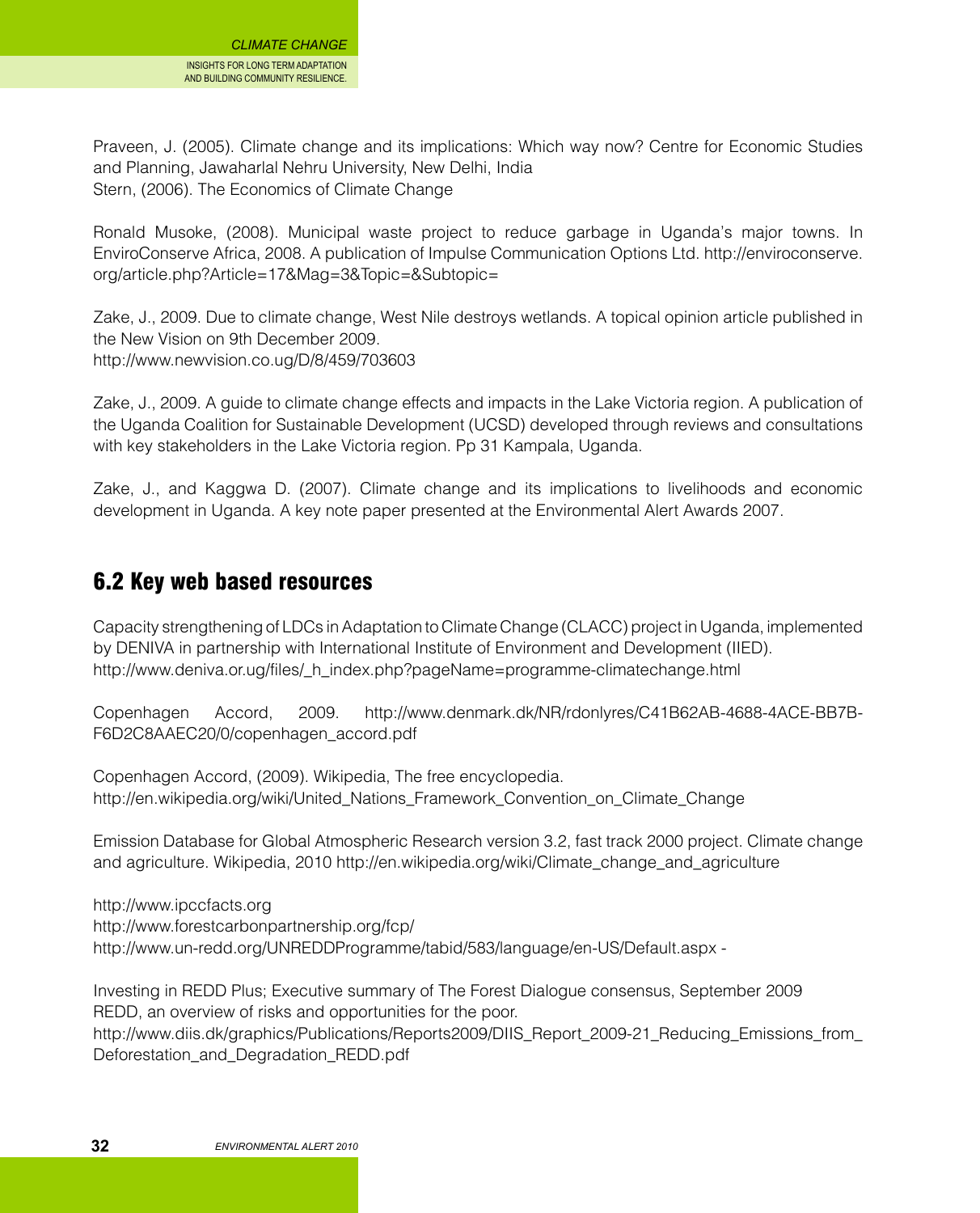Readings on REDD and Governance, CIFOR – Forests and climate change http://www.forestsclimatechange.org/governance.html

The COP 15 Climate Conference: http://www.kemin.dk/en-US/COP15/Sider/cop15.aspx

The OneWorld Climate Change Guide: http://uk.oneworld.net/guides/climatechange

The Forest Dialogue http://environment.yale.edu/tfd/

The Katoomba Group. http://www.katoombagroup.org/regions/africa/assessments.php or unfccc.int/methods\_science/redd/items/4531.php

unfcccbali.org/.../reducing-emissions-from-deforestation-and-degradation-redd.html

Un-REDD Program - http://www.un-redd.org/

UNDP Climate Change Country Profiles: http://country-profiles.geog.ox.ac.uk/

UNEP, 2005) United Nations Environment Program Lake Victoria basin environment outlook. http://www. unep.org/dewa/Africa/products/Lakevic\_basin/lvicbasin.asp

UN FCCC website - http://unfccc.int/2860.php

UNFCC, (2010). Copenhagen Accord. http://unfccc.int/home/items/5262.php

UN Human Development Report (HDR) - the impact of climate change on poverty

World Resources Institute, Earth trends information- http://earthtrends.wri.org/updates/node/303 www.cifor.cgiar.org www.un-redd.org/ www.undp.org/mdtf/un-redd/overview.shtml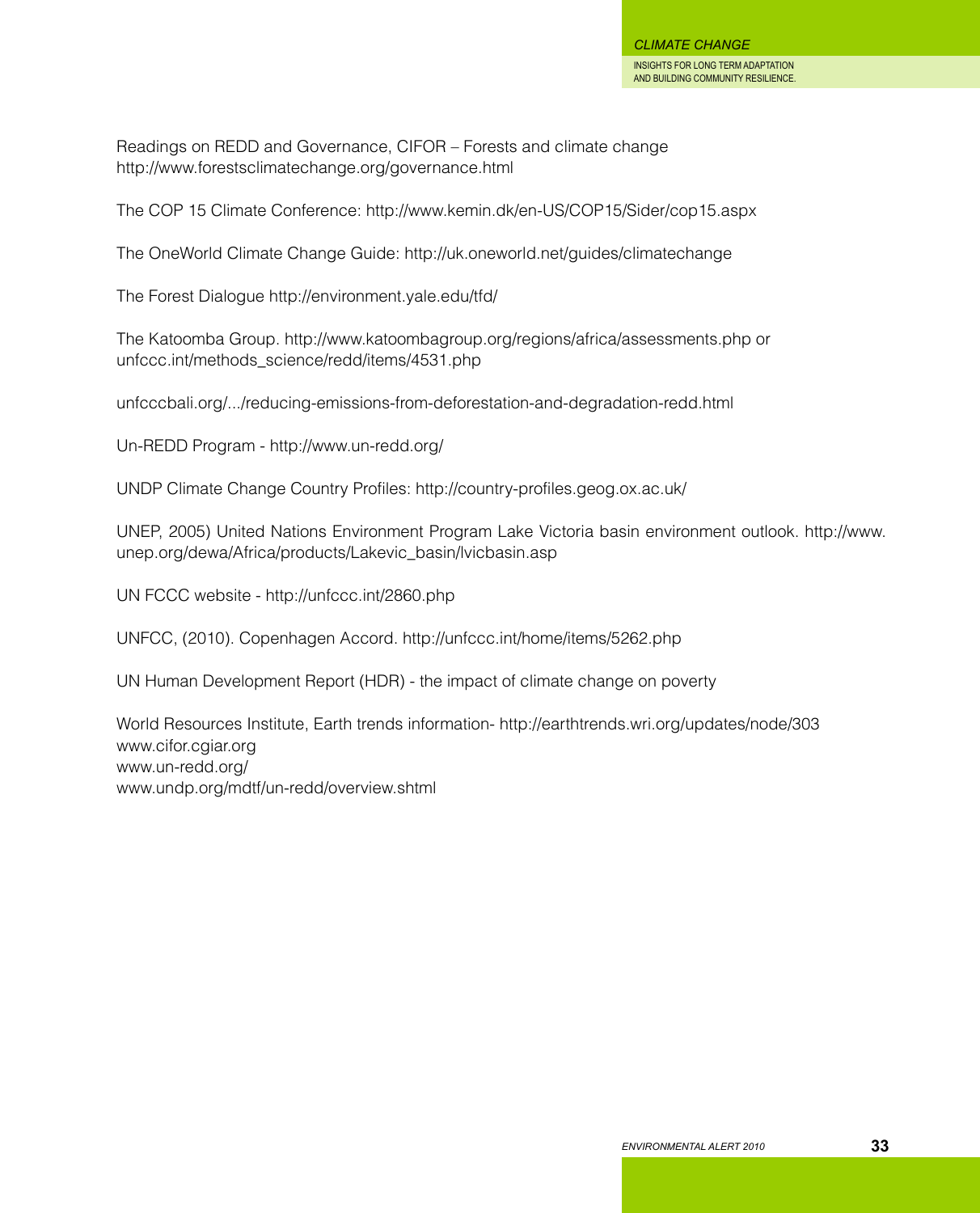## **7.0 About the Authors**

By Joshua Zake1, Sheila Kiconco<sup>2</sup>, Kimbugwe Ceaser<sup>3</sup>, Harriet Drani<sup>4</sup> and Godffrey Andama<sup>5</sup>

1 Senior Program Officer, Environment and Natural Resource at Environmental Alert

- 2 Program Officer, Environment and Natural Resource at Environmental Alert
- 3 Program Assistant, Environment and Natural Resource at Environmental Alert
- 4 Program Officer, Food Security at Environmental Alert
- 5 Program Officer, Food Security at Environmental Alert

### **8.0 About Environmental Alert**

Environmental Alert is a Ugandan NGO founded in 1988 with the mission to contribute to sustainable development and improved livelihoods through sustainable natural resource management and development in Uganda. Environmental Alert envisions a poverty and hunger-free society that, is able to manage and sustain its natural resources base for attainment of sustainable livelihoods. Environmental Alert is also a 1st prize winner of one of the most prestigious awards for environmental sustainability in the world, The Energy Globe Award. Environmental Alert is a member of the International Union for Conservation of Nature (IUCN).

*Contact: Head office: Plot 475/523 Sonko Lane, Kabalagala, off Gaba Road; P.O. Box 11259 Kampala, Uganda; Tel: 256-414-510547 OR 510215; Email: envalert@envalert.org Website: www.envalert.org*

*Moyo Office: Arua Road; P.O.Box 293 Moyo. Tel: 047629119; Email: envalert@envalert.org*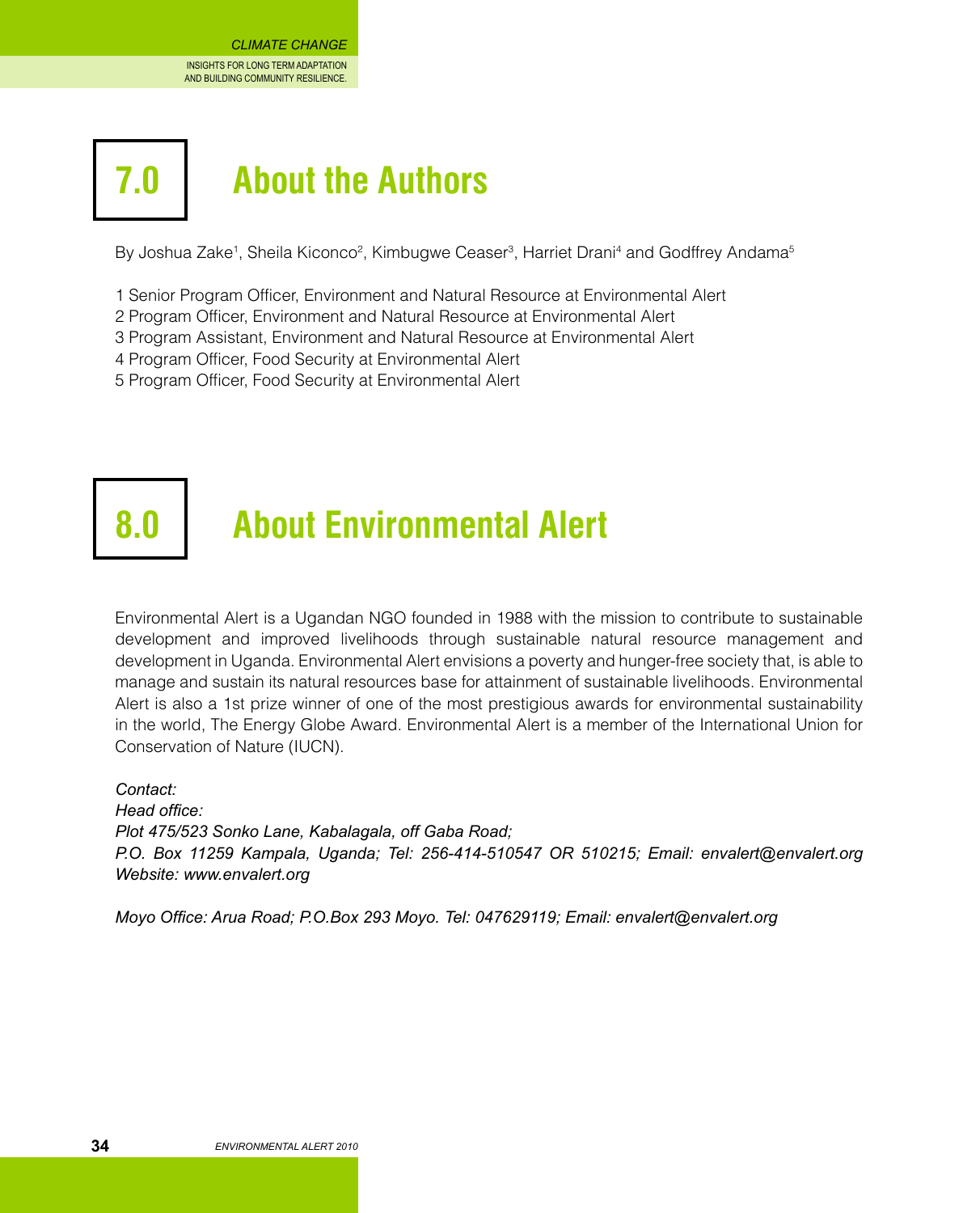*CLIMATE CHANGE*

INSIGHTS FOR LONG TERM ADAPTATION AND BUILDING COMMUNITY RESILIENCE.